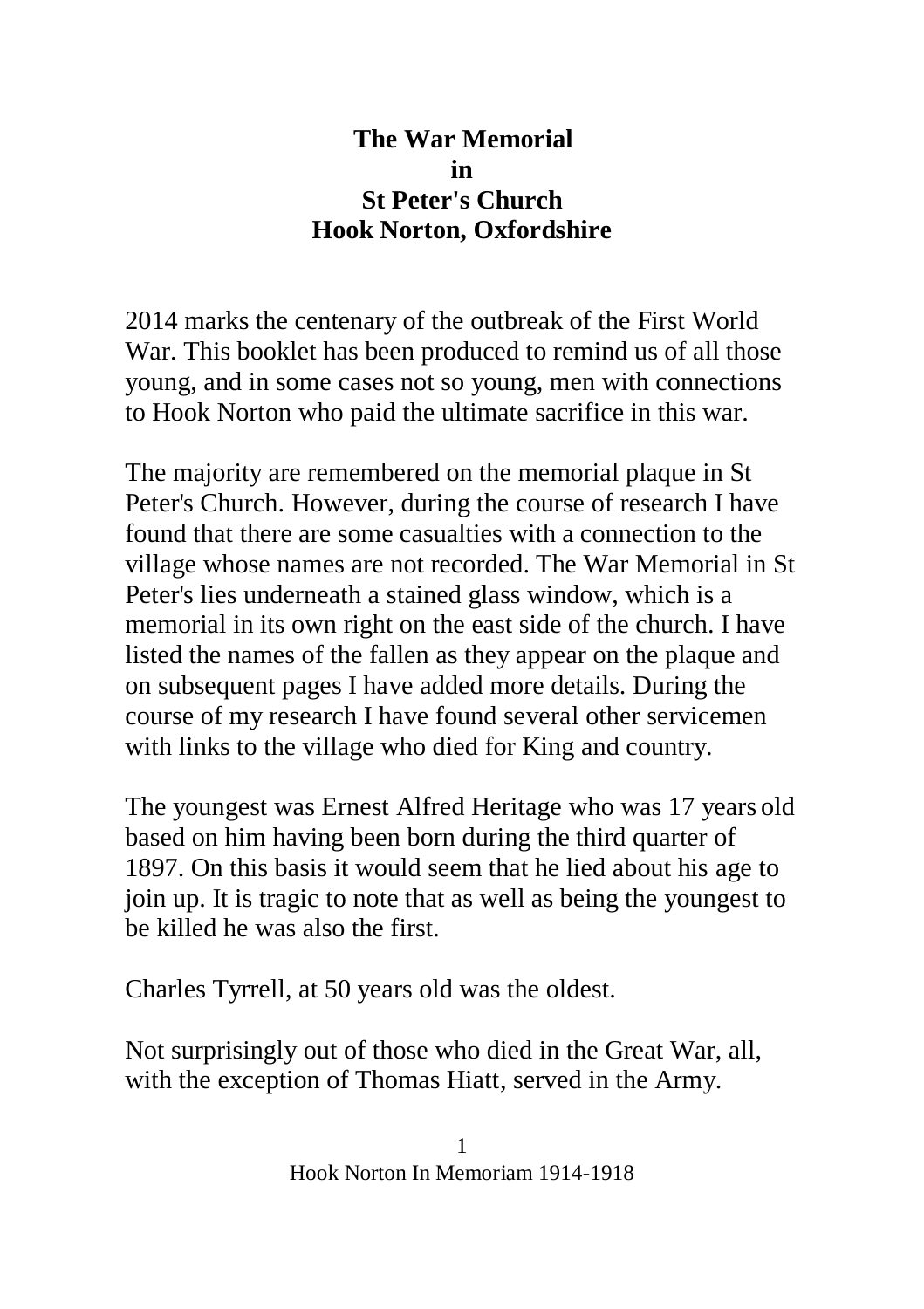No doubt one of the principal reasons for this is that Hook Norton is one of the furthest points from the sea in the UK. Curiously Sheila Stewart in her book "Lifting the Latch" mentions that several men from the village of Enstone, which is not that far away, joined the Royal Navy during the Great War.

At the time war broke out it was envisaged that it would be a short war and that the immediate requirements were for the army to be bolstered in order to fight in France and Flanders.

Out of the 48 servicemen who are remembered in this booklet 17 served with the Oxfordshire and Buckinghamshire Light Infantry, as this was the local regiment. Three of Hook Norton's sons were serving with Empire forces, while the remaining 28 served with a variety of regiments as can be seen in the following pages.

More and more records are being digitised and are now available to view online. Recently the wills of some 230,000 servicemen who died in the Great War have been scanned and can be viewed on the Governments' Probate Search website. I have been able to locate 15 such wills. The wills were written on standard forms and all stated that the individual's personal possessions would be left to the named beneficiary if they were killed or died in action or from wounds. Where a will has been located it is mentioned under the individual's entry.

When the Great War was declared in August 1914 men the length and breadth of the country had no hesitation in signing up. After all, the commentators had said that it would all be over by Christmas. Indeed some of those who signed up at the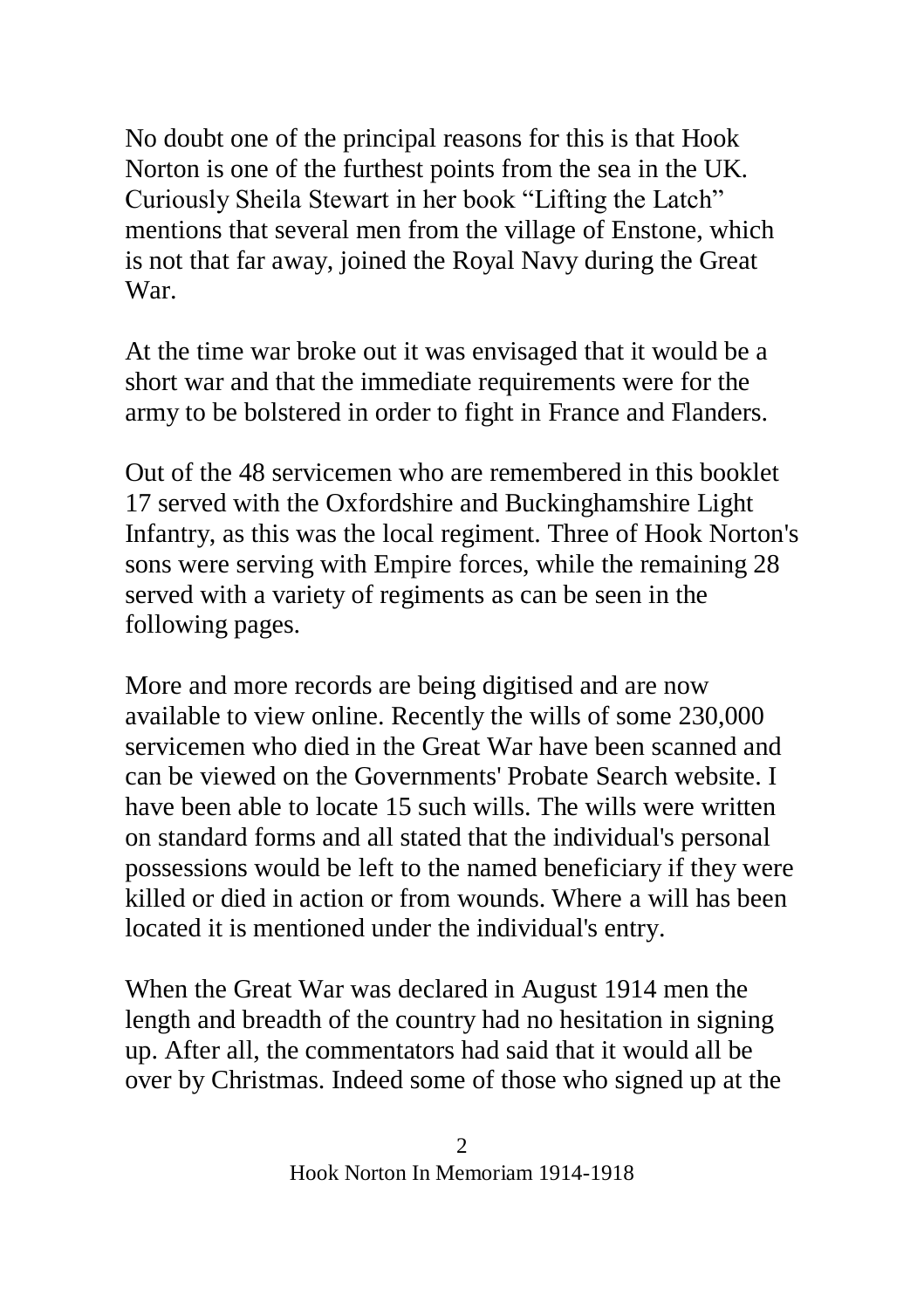outbreak of the war felt that the experience would be akin to playing a soccer or cricket match. As we all know it wasn't to be and the fighting continued until November 1918.

At the outbreak of the war the Prime Minister, Herbert Asquith appointed Lord Kitchener as the Secretary of State for War, the first military man to be appointed to this post. The New Army or Kitchener's Army as it was popularly called was the result of a massive recruiting campaign to recruit volunteers to fight against the Germans. The poster, designed by Alfred Leete, of the mustachioed Kitchener pointing his finger is an iconic image of the war.

As losses mounted conscription was introduced in the shape of the Military Service Bill of 1916. When the bill was introduced in January that year conscription was limited to single men aged between 18 and 41. In May the Bill was extended to married men. As the reader will see several of the village's casualties had been volunteers or regular soldiers as they met their deaths prior to the introduction of conscription.

During the course of the war some 8.9 million men from the UK and the Empire were mobilised. Of these just under one million lost their lives. When the numbers of those wounded and missing are added the total casualties were 3.1 million, meaning that 35.8% of those mobilised were casualties in one way or another. The German casualties, on the other hand, were far higher at 65% of those mobilised. At a more local level, from perusal of the last census  $(2<sup>nd</sup>$  April 1911) taken before the outbreak of war there were 679 males of all ages living in Hook Norton. This figure can be broken down further to yield 241 males born in the village between 1868 and 1900. [It must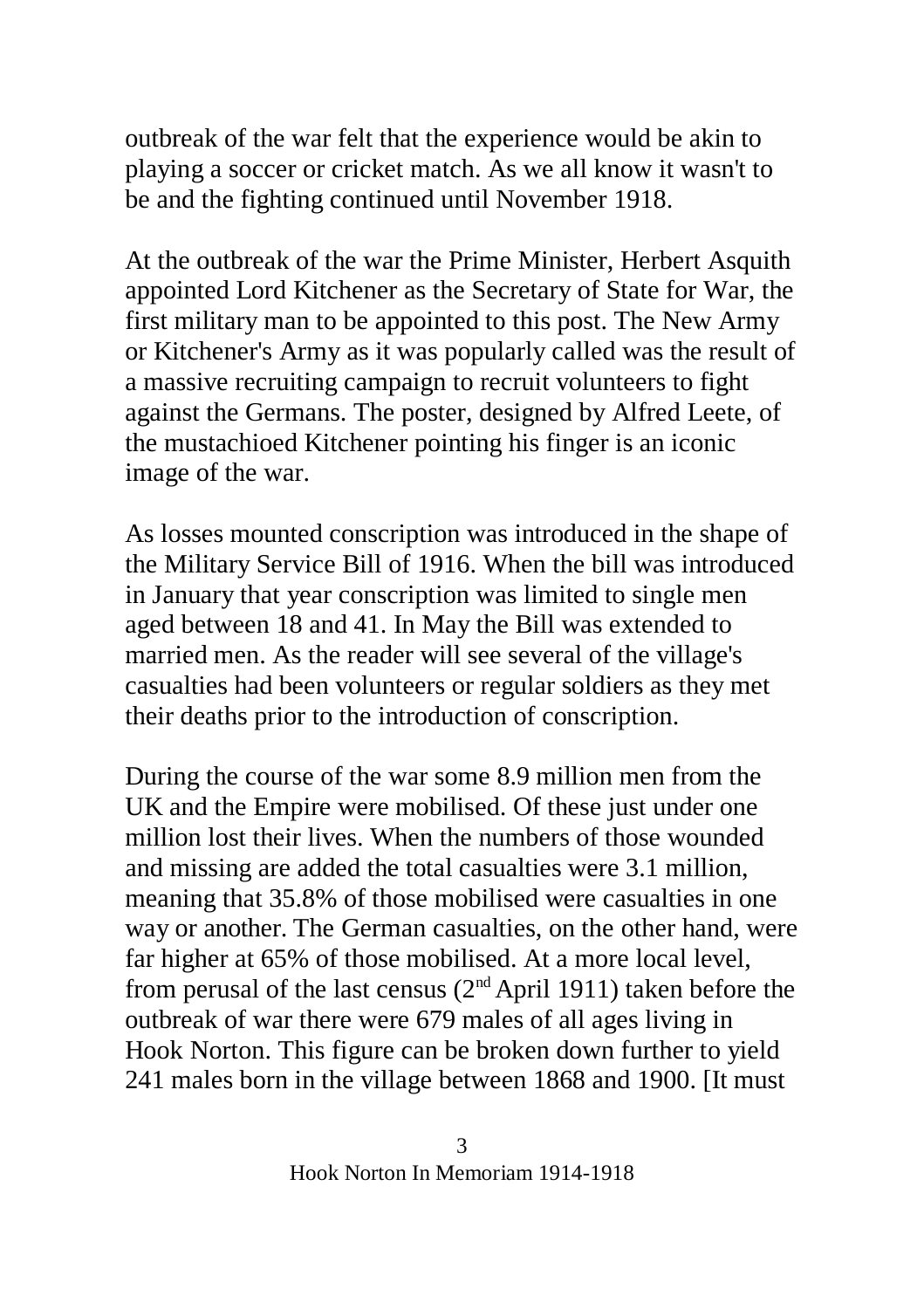be noted that when the census was enumerated some males were recorded as females and vice versa!] Not all those who died were born in the village as will be seen from the following pages. However, 27 who were born in Hook Norton gave their lives which equates to roughly 10% of those who were eligible for war service.

To aid this project I have made use of the Commonwealth War Graves Commission website and the two Censuses preceding the Great War in order to establish family connections. I also have subscriptions to two genealogical websites which have provided additional information, in particular the attestation papers for some of the men when they joined up. Ironically many of these records no longer exist as they were destroyed during a German bombing raid during the Second World War. The surviving records are held at the National Archives in Kew, London.

I am also grateful to those who have provided information about some of the men who were family members. Michael Allbrook of Deddington has undertaken a similar project, albeit on a grander scale, and I am also grateful to him for sharing information with me.

Those whose names are remembered on the war memorial are listed below. It is interesting to note that there are no officers, perhaps this reflects the demographics of the parish in that it was largely an agricultural area and in civilian life many of those who joined up worked on the land. Needless to say there are a few for whom I have not been able to find any additional information. Brief details of those for whom more information has been found are listed on the following pages.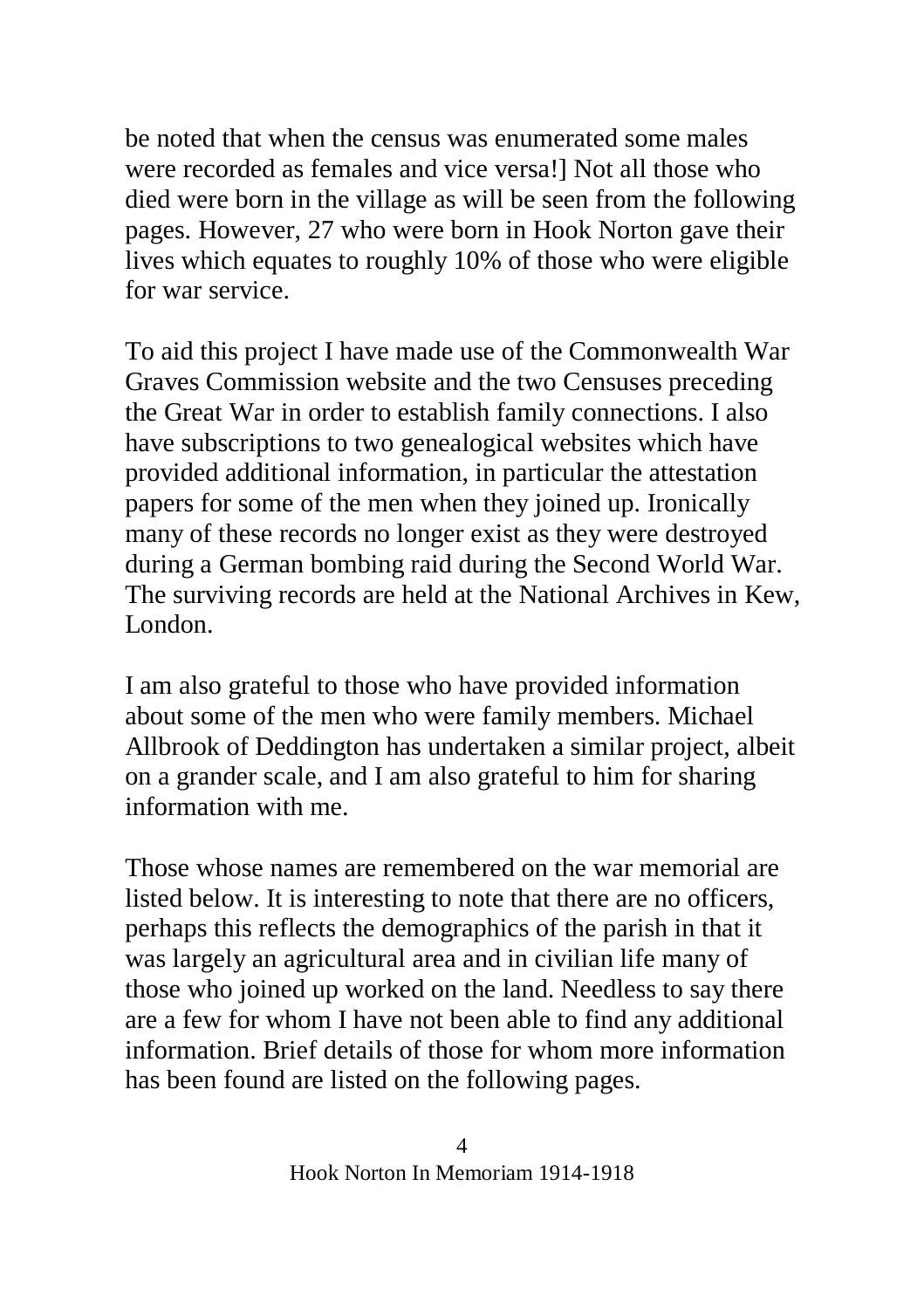Needless to say such a project is very much a work in progress and more information may become available both in paper form and online in years to come. In addition if any reader can provide assistance I shall be extremely grateful.

> **David McGill September 2014**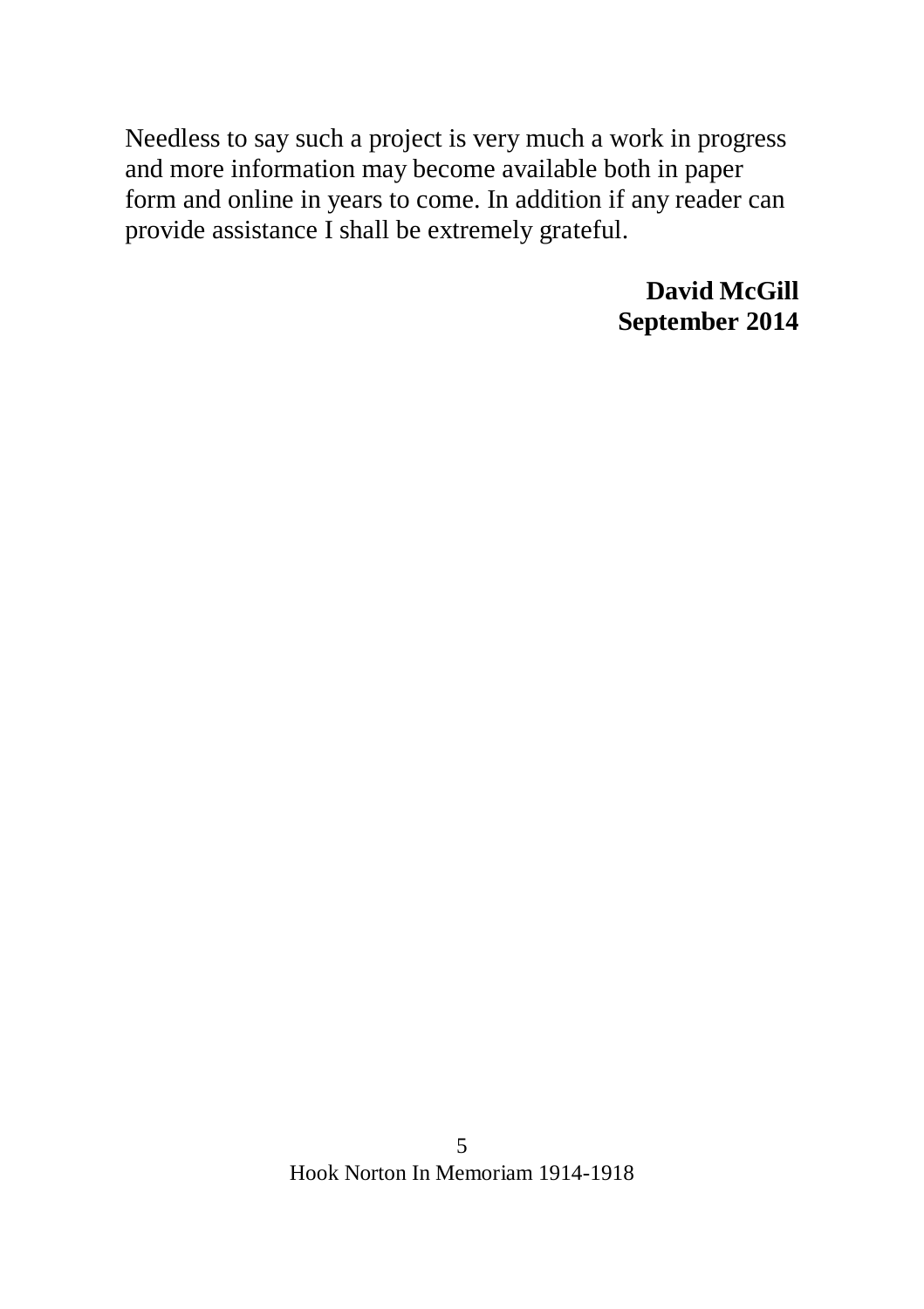

6 Hook Norton In Memoriam 1914-1918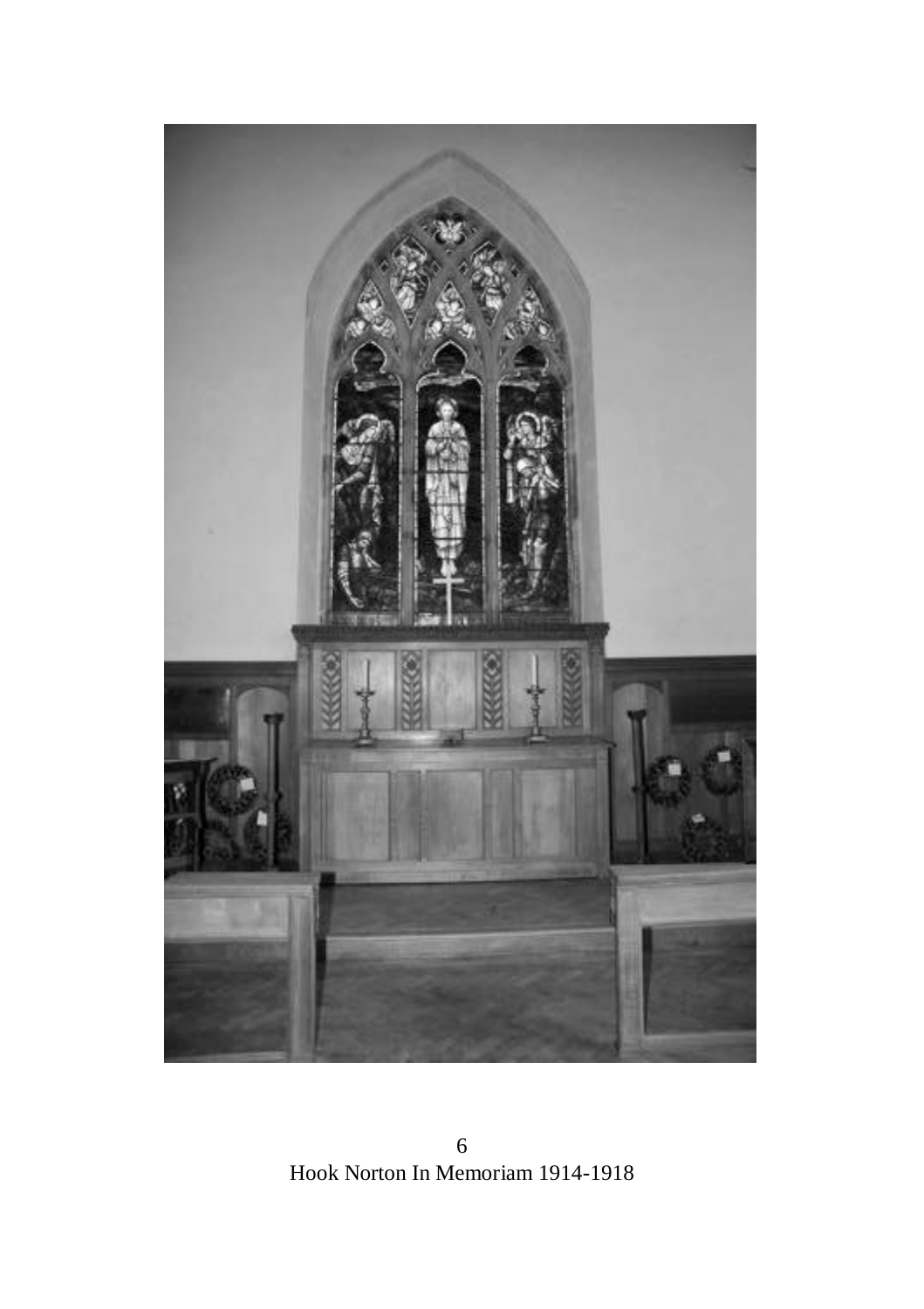#### **The Great War**

E Aubrey Allen Stanley Claude Allen George Beavington William Beavington William Thomas Bloxham William Frederick Bolton Fred Busby Maurice Frederick Busby Alfred George Coleman Percy Reginald Cooper Albert Edward Embra Ernest Embra Alfred Jabez Gibbs Arthur Grant Lawrence Percy Grey Donald John Hall Ernest Alfred Heritage Thomas Hiatt Thomas Ernest Hone Oliver John Horn Richard Hyde William Thomas Jaques Frederick William Nash George Paintin James Henry Pargeter Joseph Edward Pinfold Ernest Frederick Robins John Edward Robins Thomas Frederick Rose George Savage Albert John Simmons Frederick Townley

In addition to the above there is one serviceman who is buried in Hook Norton Cemetery. He is Arthur Taylor who died from wounds in 1918.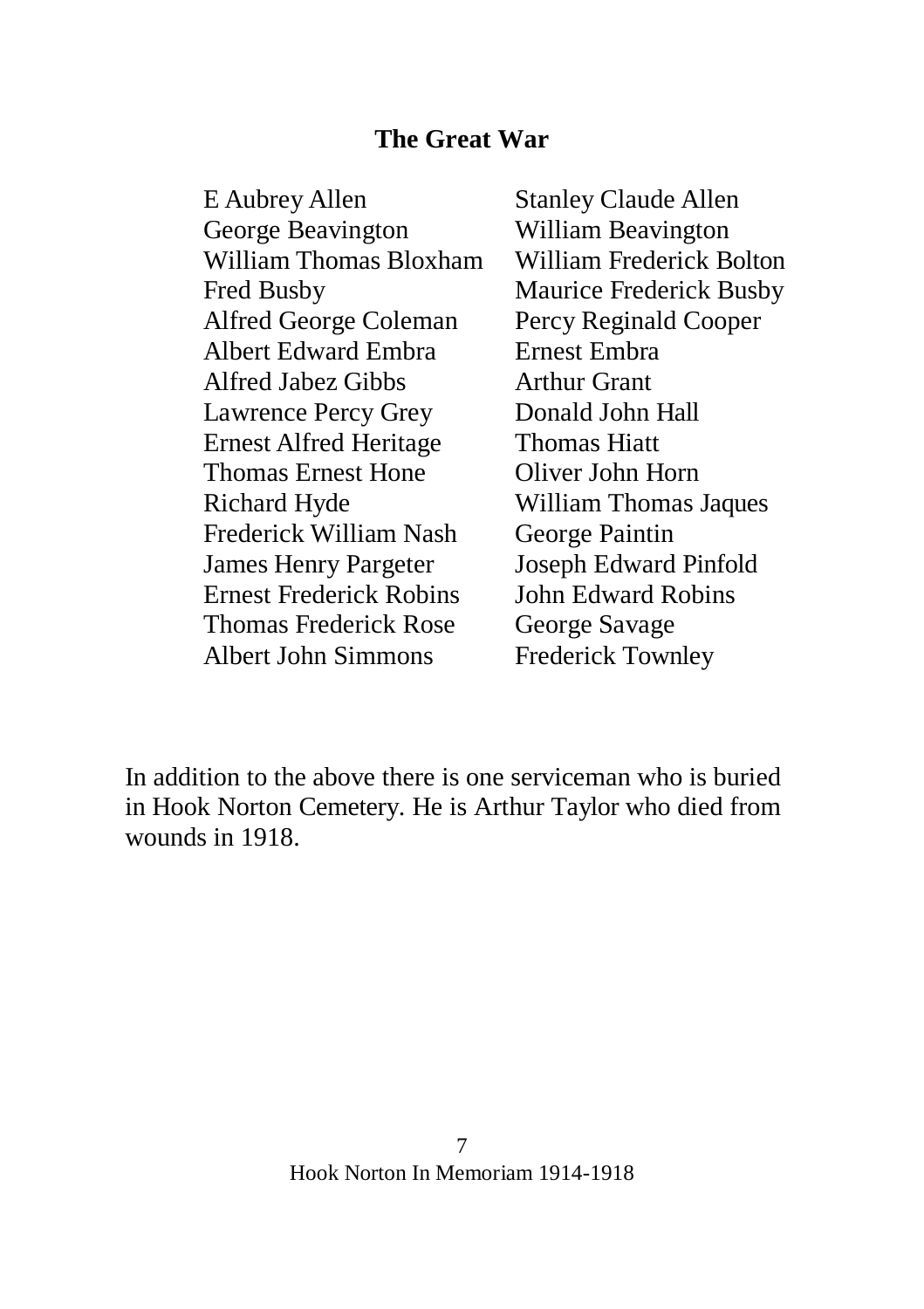During the course of my research I found several others with a connection to the village who are not remembered on the St Peter's Church Memorial. They are:

> John Benfield George Bodfish Walter Busby **Horace William Clarke** Thomas William D'Oyly Albert Thomas Grant Sydney John King Edward John Mace George John Robinson Albert Edward Spencer Walter Stowe Alex Tyrrell Charles Tyrrell

Thomas Henry Borsberry Joseph William Breakwell

There may well be more servicemen who succumbed to wounds in the years after the end of the war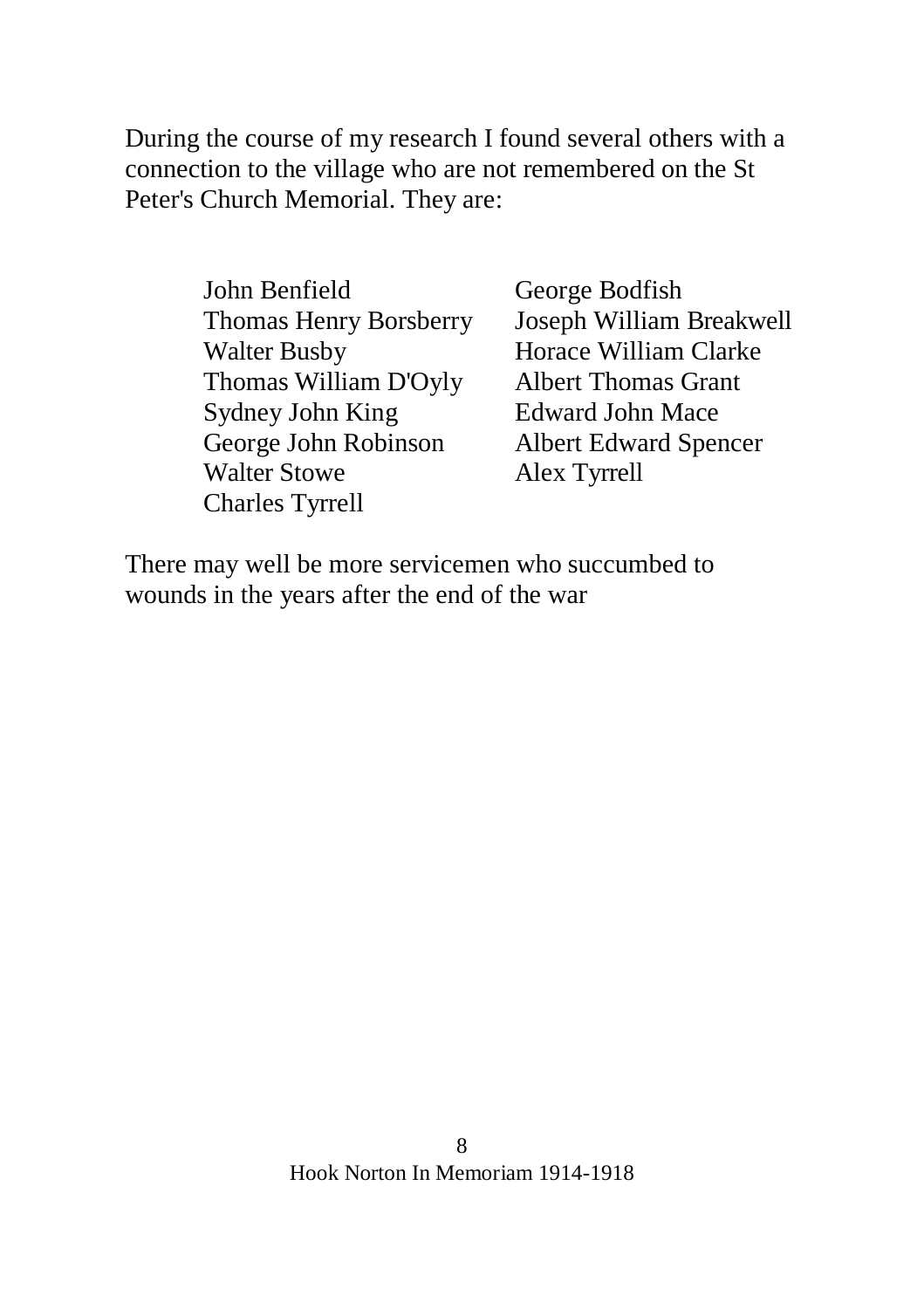#### **The fallen from The Great War**

## **Edward Aubrey Allen**

Lance Corporal, 8<sup>th</sup> Battalion, The Buffs (East Kent Regiment). Army No. G/3411 Killed in action  $26<sup>th</sup>$  September 1915, aged 20. Buried in Caberet – Rouge British Cemetery, Souchez, near Arras, France. Grave VI.G.26 Son of Herbert and Frances Blanche Allen, Council Houses, Hook Norton, he was born in Banbury.

# **Stanley Claude Allen**

Rifleman, 5th Battalion, London Regiment (London Rifle Brigade). Army No. 300249 Died from wounds 2nd October 1917, aged 23. Buried in Hook Norton Cemetery. Grave 15.272 He was discharged from service on  $10<sup>th</sup>$  March 1917 as a result of his wounds. Awarded the Silver War Badge. Enlisted on  $7<sup>th</sup>$ August 1914. Son of Herbert and Frances Blanche Allen, The Bourne, Hook Norton, he was born in Banbury. At the time of the 1911 Census the family was living in Banbury where Mr Allen was a 53 year old Banker's Secretary and accountant. When their sons died Mr & Mrs Allen were residents of Hook Norton, perhaps in retirement. The Allens had 4 sons and 3 daughters according to the Census. Three of their sons saw service. Herbert, the eldest, survived and ended the war as a Colour Sergeant in the Oxfordshire and Buckinghamshire Light Infantry.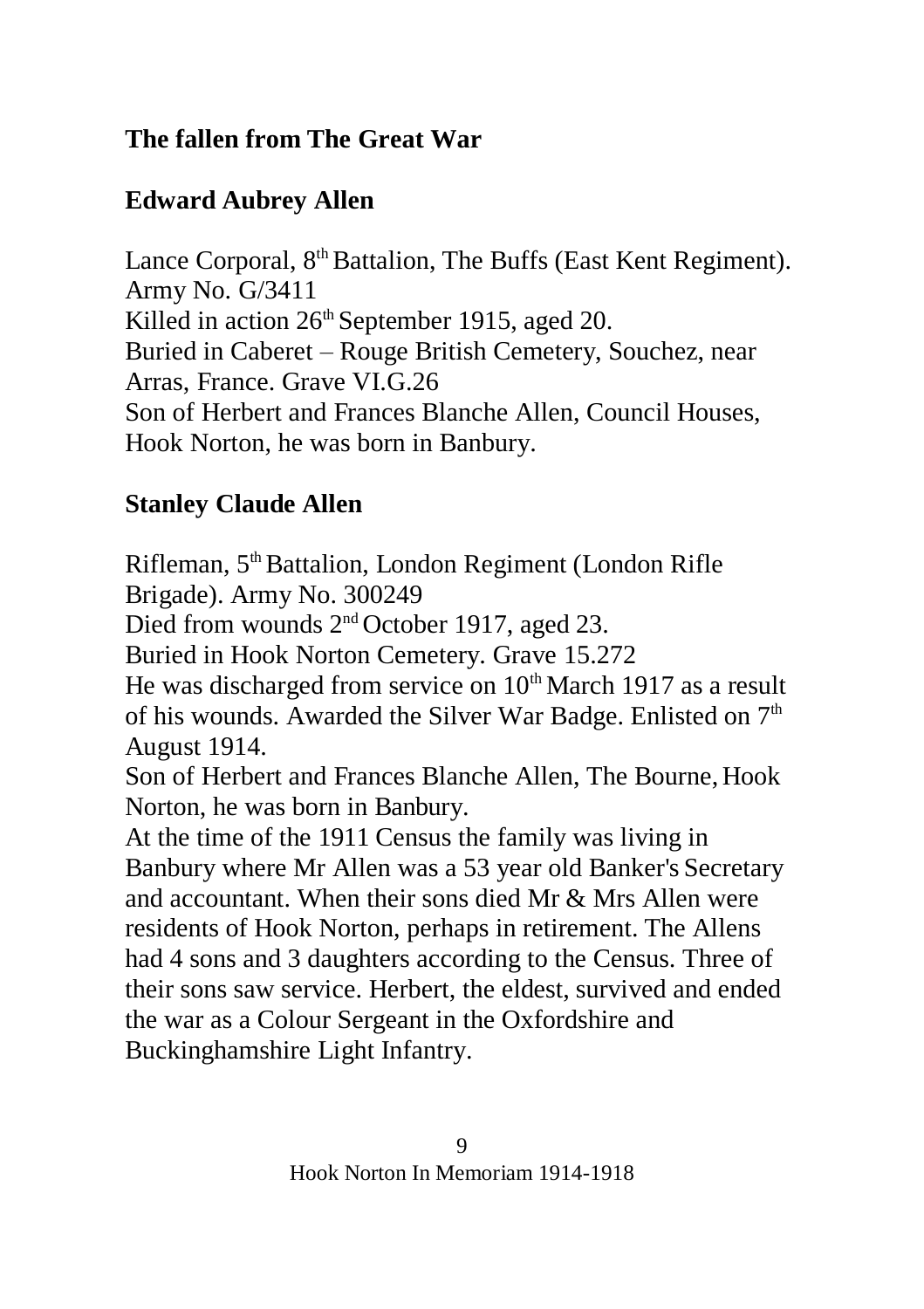## **George Beavington**

Private, 1<sup>st</sup>/6th Battalion, The Gloucestershire Regiment. Army No. 285028. He previously served with The Cambridgeshire Regiment. Army No. 329770.

Killed in action  $9<sup>th</sup>$  October 1917 during the Battle of Poelcappelle, aged 29.

Remembered on Panel 72 to 75 of the Tyne Cot Memorial, Belgium.

George was born in Hook Norton and was the son of William and Sarah Beavington of Hook Norton.

At the time of the 1911 Census he was a farm labourer living in Down End, Hook Norton. In his will dated 14<sup>th</sup> June 1917 he named his father as the beneficiary.

# **William Beavington**

Private, 2nd Battalion, Oxfordshire & Buckinghamshire Light Infantry. Army No. 8895

Killed in action  $15<sup>th</sup>$  October 1915, aged 28.

Buried in Quarry Cemetery, Vermelles, France. Grave No. B.20 William was born in Hook Norton and was the son of William and Sarah Beavington of Hook Norton.

William was a regular soldier and when the 1911 Census was taken he was stationed at Moore Barracks, Cheriton near Folkestone, Kent. Older brother of George Beavington.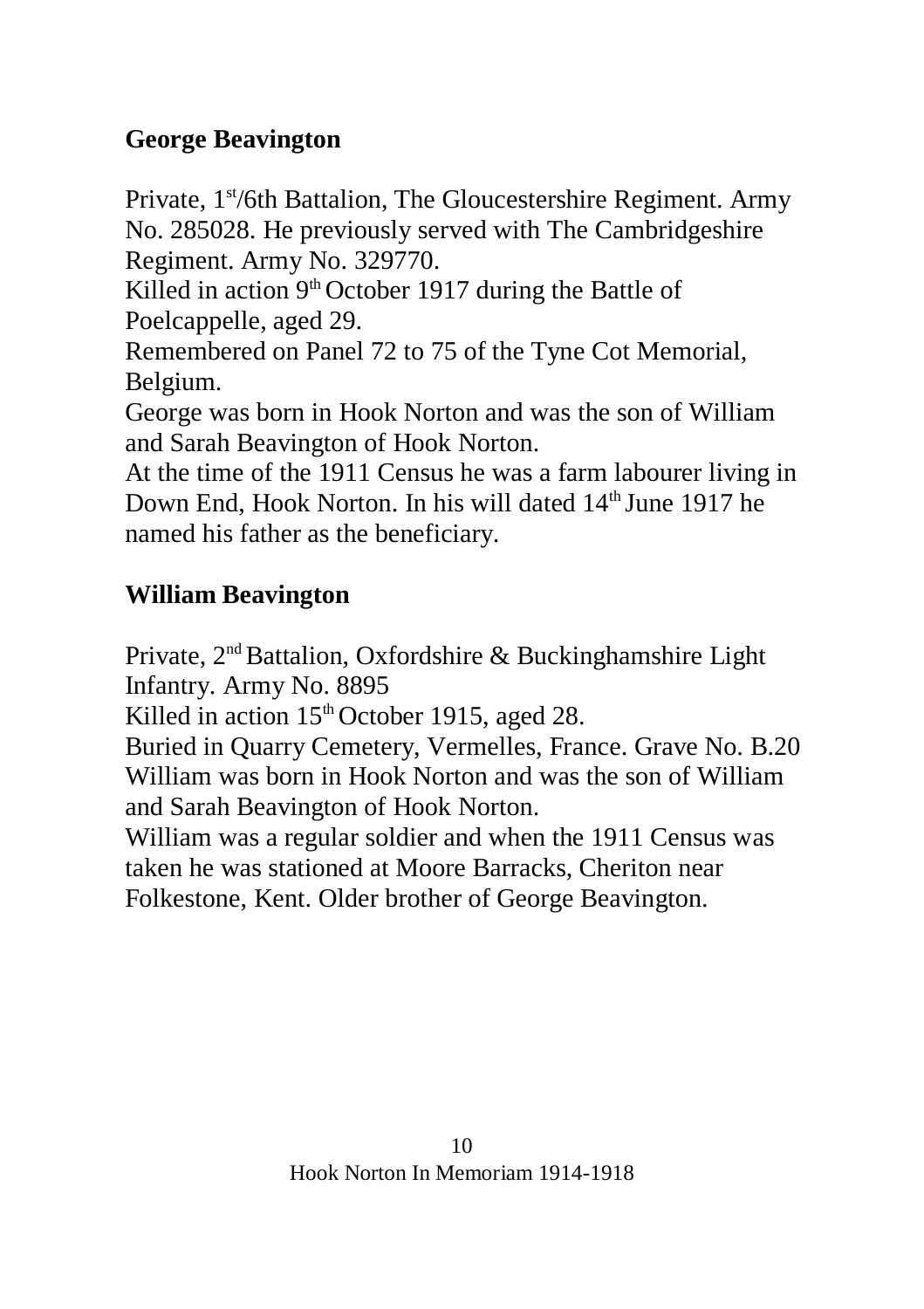## **John Benfield**

Private, 1<sup>st</sup>/5th Battalion, Duke of Cornwall's Light Infantry. Army No. 37227 Killed in action  $17<sup>th</sup>$  April 1918, aged 19 Remembered on Panel 68, Loos Memorial, France Son of William and Martha Benfield of 11 Satchwell Street, Leamington Spa At the time of the 1911 Census the family were living at Clay Fields, Whitemoore, Kenilworth. John was listed in the Census as Jack Benfield, an 11 year old scholar, who was born in Hook Norton.

# **William Thomas Bloxham**

Private, 18th Battalion, Australian Infantry, AIF. Army No. 4595 Killed in action  $8<sup>th</sup>$  October 1917, aged 32. Buried in Passchendaele New British Cemetery, Belgium. Grave No. XIV A 13 Born in Hook Norton, William was the son of Leonard and Elizabeth Bloxham, The Grounds Farm, Hook Norton. At the time of the 1911 Census William was living with his parents and was employed by Hook Norton Brewery. He subsequently emigrated to Australia and enlisted in the Australian Forces when the war broke out.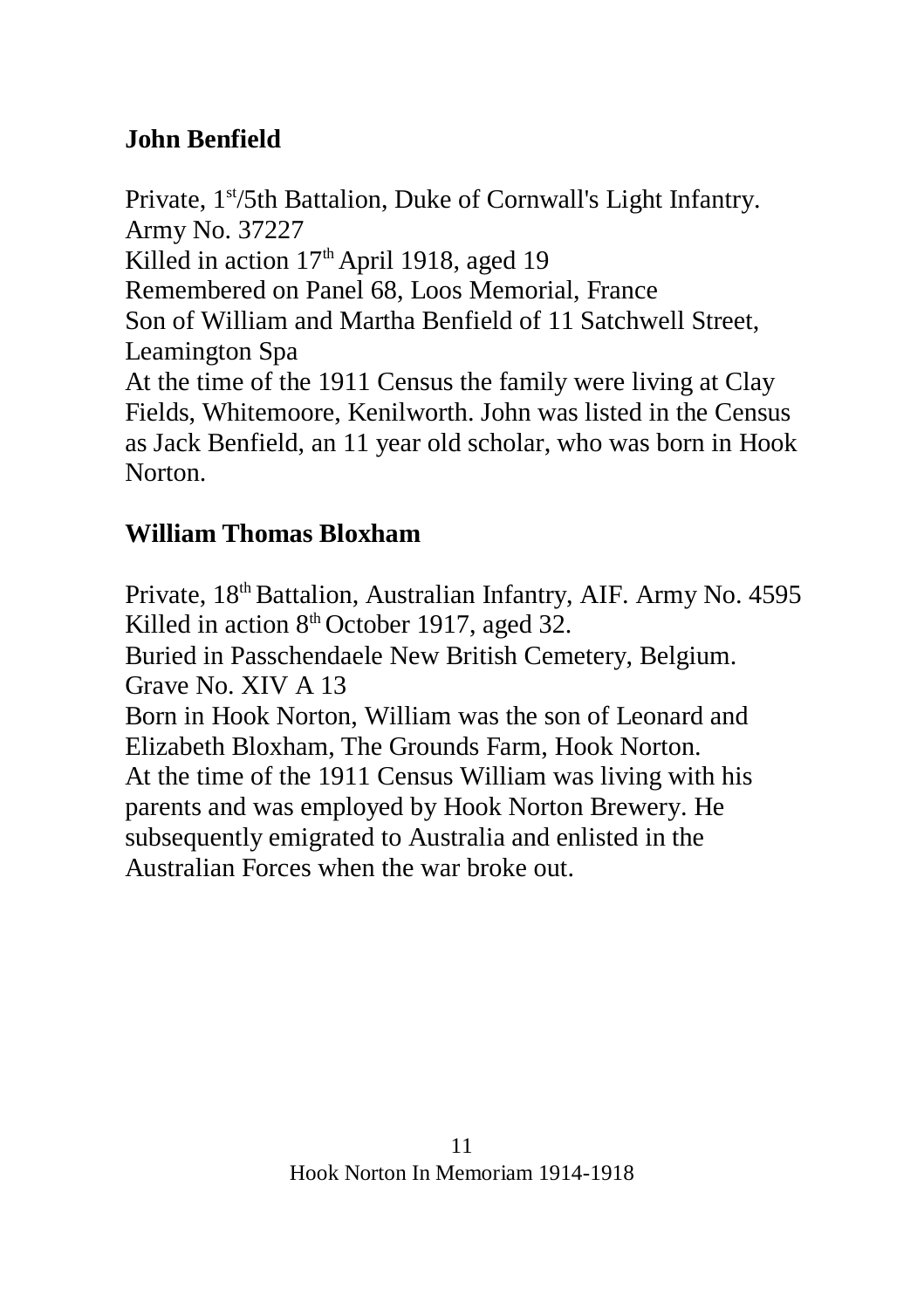#### **George Bodfish**

Lance Corporal,  $2<sup>nd</sup>/4th$  Battalion, Oxfordshire and Buckinghamshire Light Infantry. Army No. 202206 Died of wounds  $12<sup>th</sup>$  April 1918, aged 36. Buried in Hangard Communal Cemetery Extension, France. Grave I.K. 18 Born in Sibford Gower he was the son of George and Emma Bodfish and husband of Sarah Elizabeth Bodfish of Albert Cottages, Hook Norton. George and Sarah nee Dumbleton married in the 3<sup>rd</sup> quarter of 1917.

## **William Frederick Bolton**

Private, 2nd Battalion, Royal Fusiliers. Army No. G/15577 KIlled in action  $4<sup>th</sup>$  December 1915, aged 28. Remembered on Panel 37-41 of the Helles Memorial, Turkey. Born in Deddington William was the son of Frederick T and Catherine E Bolton, Chapel Square, Deddington. At the time of the 1911 Census he was employed in his father's business which was described in the Census as butcher, baker and farmer.

## **Thomas Henry Borsberry**

Private, 5<sup>th</sup> Battalion, Oxfordshire and Buckinghamshire Light Infantry. Army No. 16587 Killed in action  $25<sup>th</sup>$  September 1915, aged 29. Remembered on Panels 37 and 39 of the Menin Gate Memorial, Ypres, Belgium He was the brother of John Henry Borsberry of 33 Ayscough Street, West Marsh, Grimsby, Lincs., and the son of John and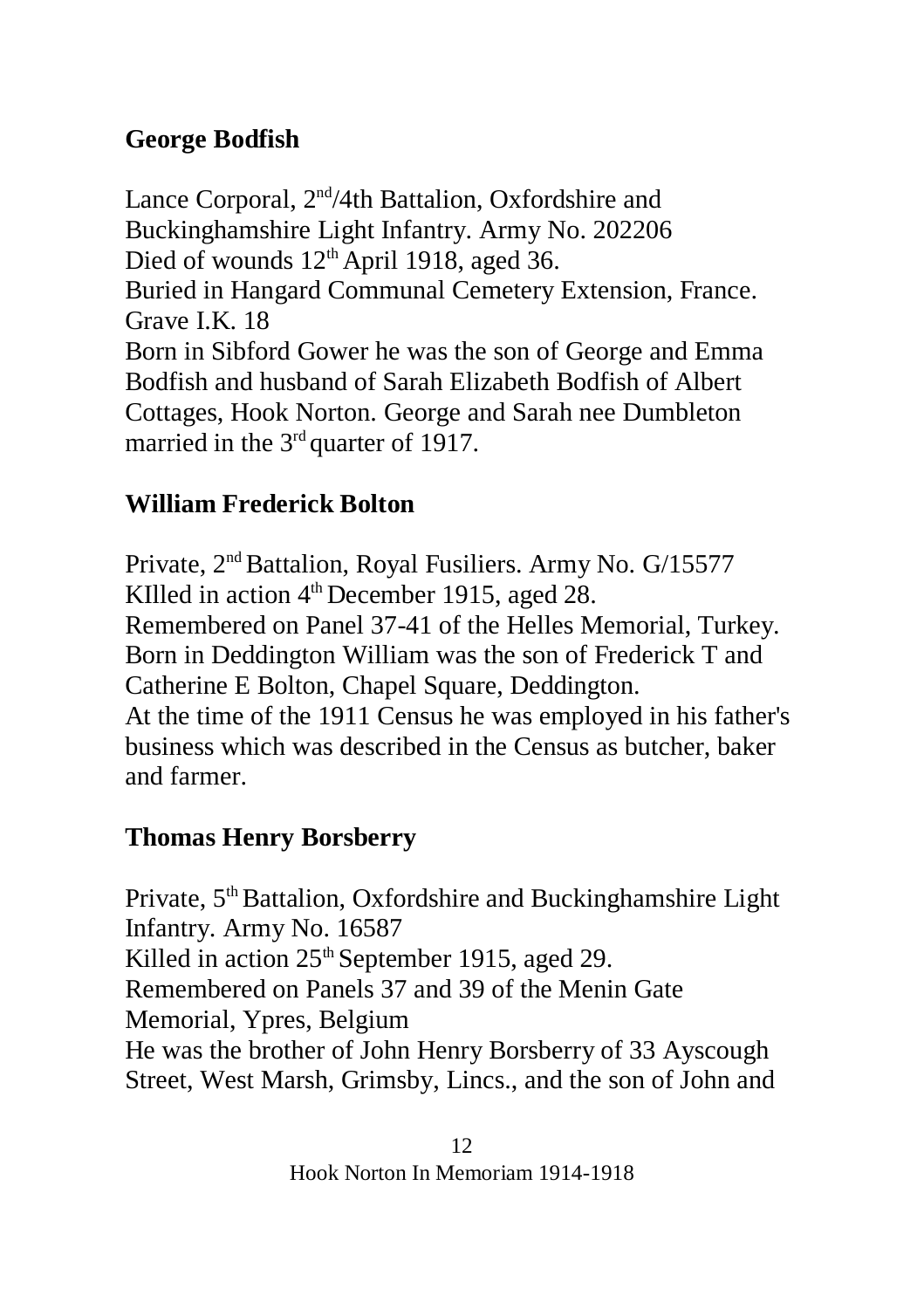Mary A Borsberry of Hook Norton.

In the 1911 Census he is recorded as living in Hook Norton with Thomas Harris and his family. He was born in Hook Norton and his relationship with Thomas Harris was given as brother.

#### **Joseph William Breakwell**

Private, 2<sup>nd</sup>/7th Battalion, Worcester Regiment. Army No. 3622 Killed in action  $17<sup>th</sup>$  July 1916, aged 27.

Remembered on Panels 64 and 65 Loos Memorial, France. Son of Henry and Rachel Breakwell, Summerfield Lane, Hartlebury, Kidderminster.

At the time of the 1911 Census he was living at Low Hill, Hartlebury and employed as a bricklayer's labourer. He was born in Hook Norton. In his will dated  $10<sup>th</sup>$  March 1916 he named his mother, Mrs Breakwell of Loin Hill, Hartlebury nr Kidderminster as the beneficiary.

# **Fred Busby**

Lance Corporal, 2<sup>nd</sup>/6th Battalion, Royal Warwickshire Regiment. Army No. 24223.

Killed in action  $31<sup>st</sup>$  March 1918, aged 40

Remembered on panel 18 &19, Pozieres Memorial, France Born in Hook Norton he was the son of Benjamin Busby of Southrop, Hook Norton and husband of Beatrice Kate Busby of High Street, Hook Norton.

At the time of the 1911 Census he was a butcher trading on his own account in the village.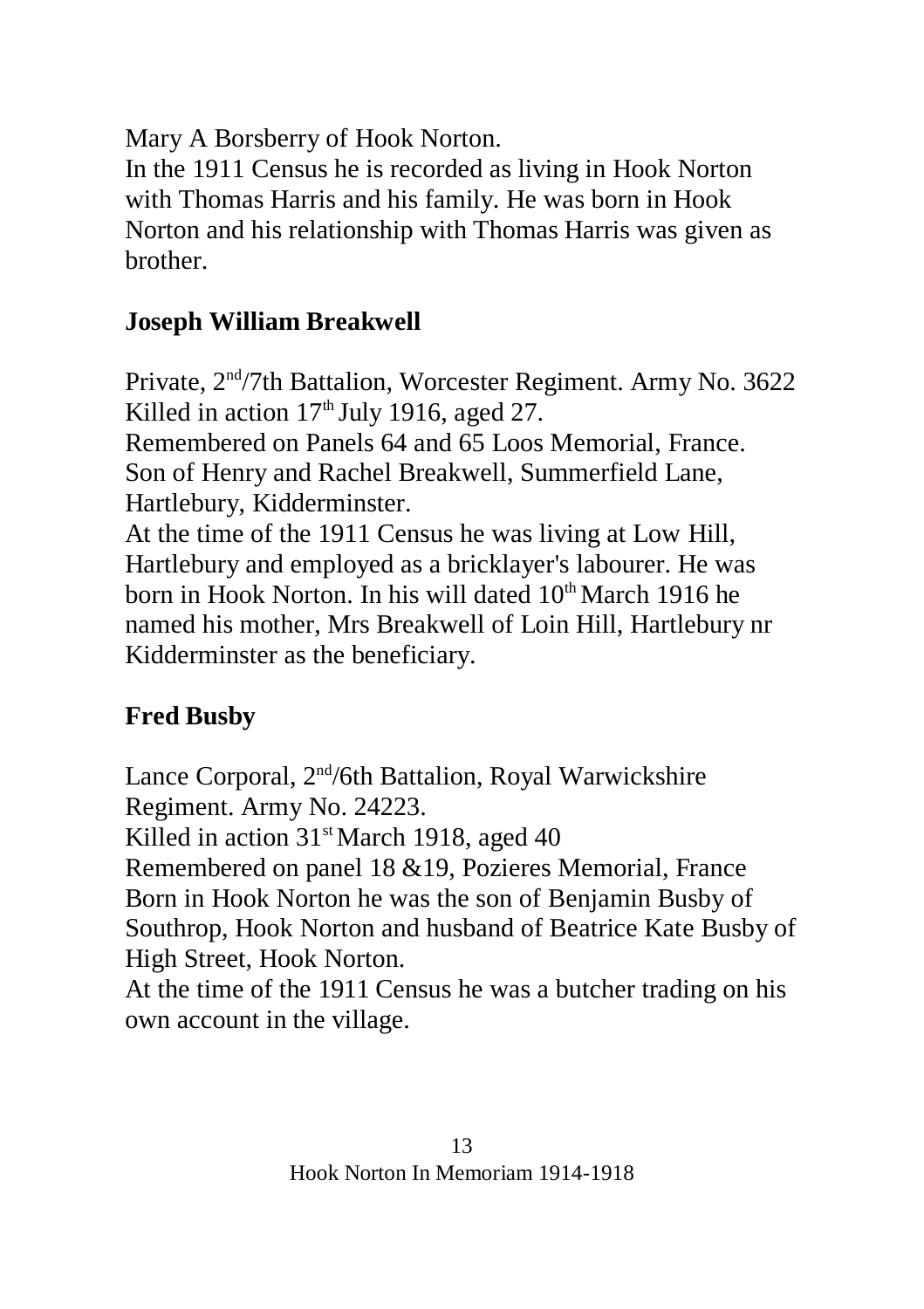# **Maurice Frederick Busby**

Private, 1<sup>st</sup> Battalion, Coldstream Guards. Army No. 11986 Killed in action  $28<sup>th</sup>$  September 1915, aged 21 Remembered on Panels 7 & 8 of the Loos Memorial, France He was born in Hook Norton and was the son of Mary Elizabeth Hands, 1 Bournville, Hook Norton. At the time of the 1911 Census he was living with his grandfather John Busby in South Newington and working as a farm labourer. However, he joined the Great Western Railway in October 1913 and was employed as a cleaner at Banbury Station before enlisting.

#### **Walter Busby**

Private, 33rd Division, Motor Transport, Army Service Corps. Army No. M2/051164

Died, possibly from wounds or illness  $10<sup>th</sup>$  November 1918, aged 31. Poignantly this was the day before the Armistice. Buried in Mont Huon Military Cemetery, Le Treport, France. Grave X B 9A

Walter was born in Hook Norton and was the son of Henry and Emma Busby of Hook Norton and the husband of Nora May Busby of Queen Street, Hook Norton. He is also remembered on the graves of John Joseph Mullen and Marion Mullen in Hook Norton Cemetery. Marion was his eldest sister.

At the time of the 1911 Census he was living with his parents and siblings and was employed by Hook Norton Brewery as a motor driver.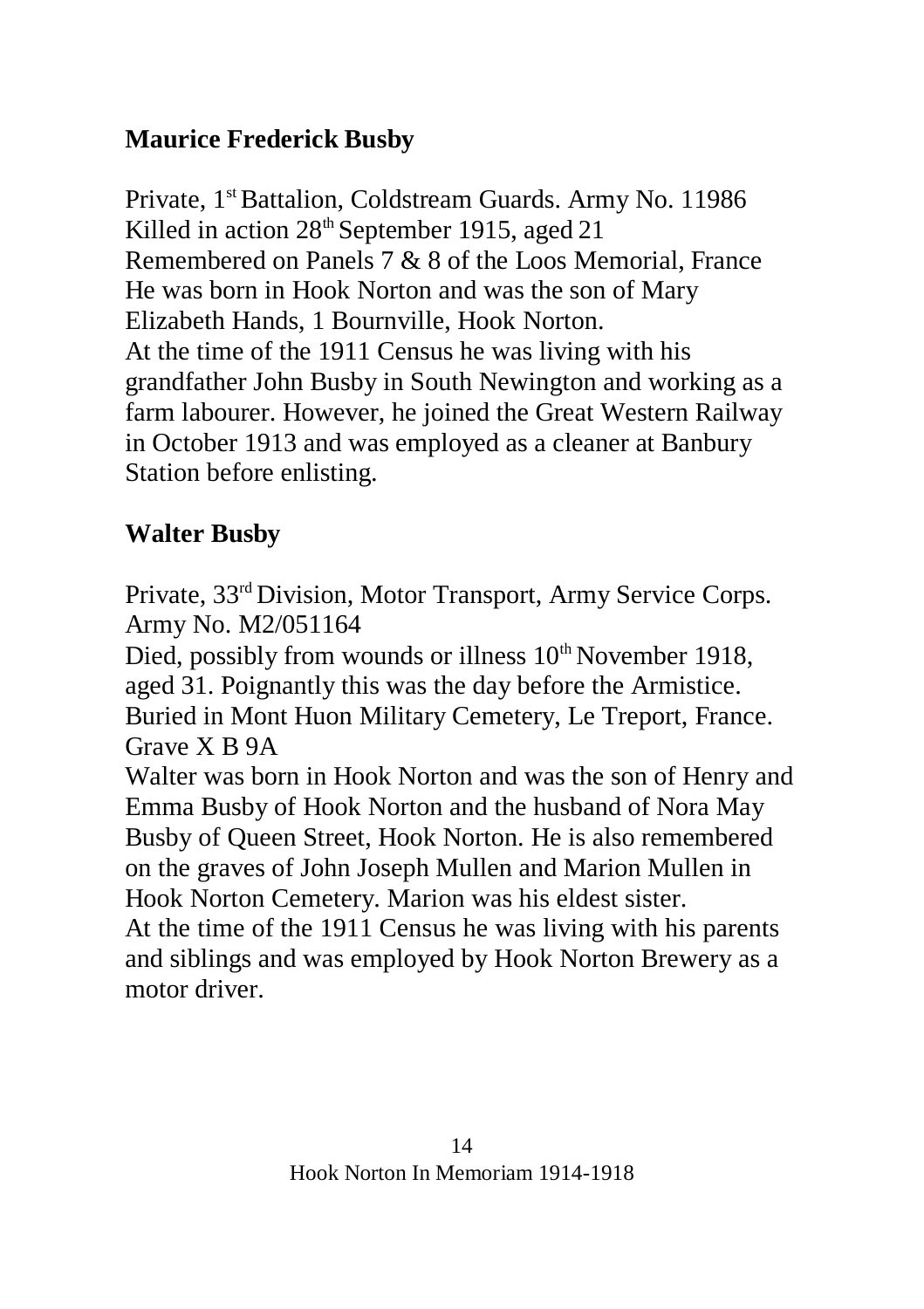## **Horace William Clarke**

Private, 5th Battalion, Northamptonshire Regiment. Army No. 3/9055. Killed in action  $28<sup>th</sup>$  October 1915, aged 25. Buried in Quarry Cemetery, Vermelles, France, Grave A.27 Son of Amos and Martha Clarke of 25 Foundry Square, Banbury, Oxfordshire.

He was a regular soldier and at the time of the 1911 Census he was stationed with his regiment at their Depot in Leicester Road, Northampton. He was born in Hook Norton.

# **Alfred George Coleman**

Corporal, 2nd Battalion, Oxfordshire and Buckinghamshire Light Infantry. Army No. 11258

Killed in action  $28<sup>th</sup>$  April 1917 in the Battle for Arleux, aged 25.

Remembered on Bay 6 & 7of the Arras Memorial, France Born in Hook Norton he was the son of Alfred and Elizabeth Coleman, 3 Horsefair, Hook Norton. In his will dated 23rd March 1917 he named his mother, Mrs A Coleman, The Green, Hook Norton as the beneficiary.

# **Percy Reginald Cooper**

Private, 2nd Battalion, Oxfordshire and Buckinghamshire Light Infantry. Army No. 22060 Killed in action  $30<sup>th</sup>$  July 1916 during the battle for Delville Wood, aged 25. Remembered on Pier and Face 10A and 10D of the Thiepval Memorial, France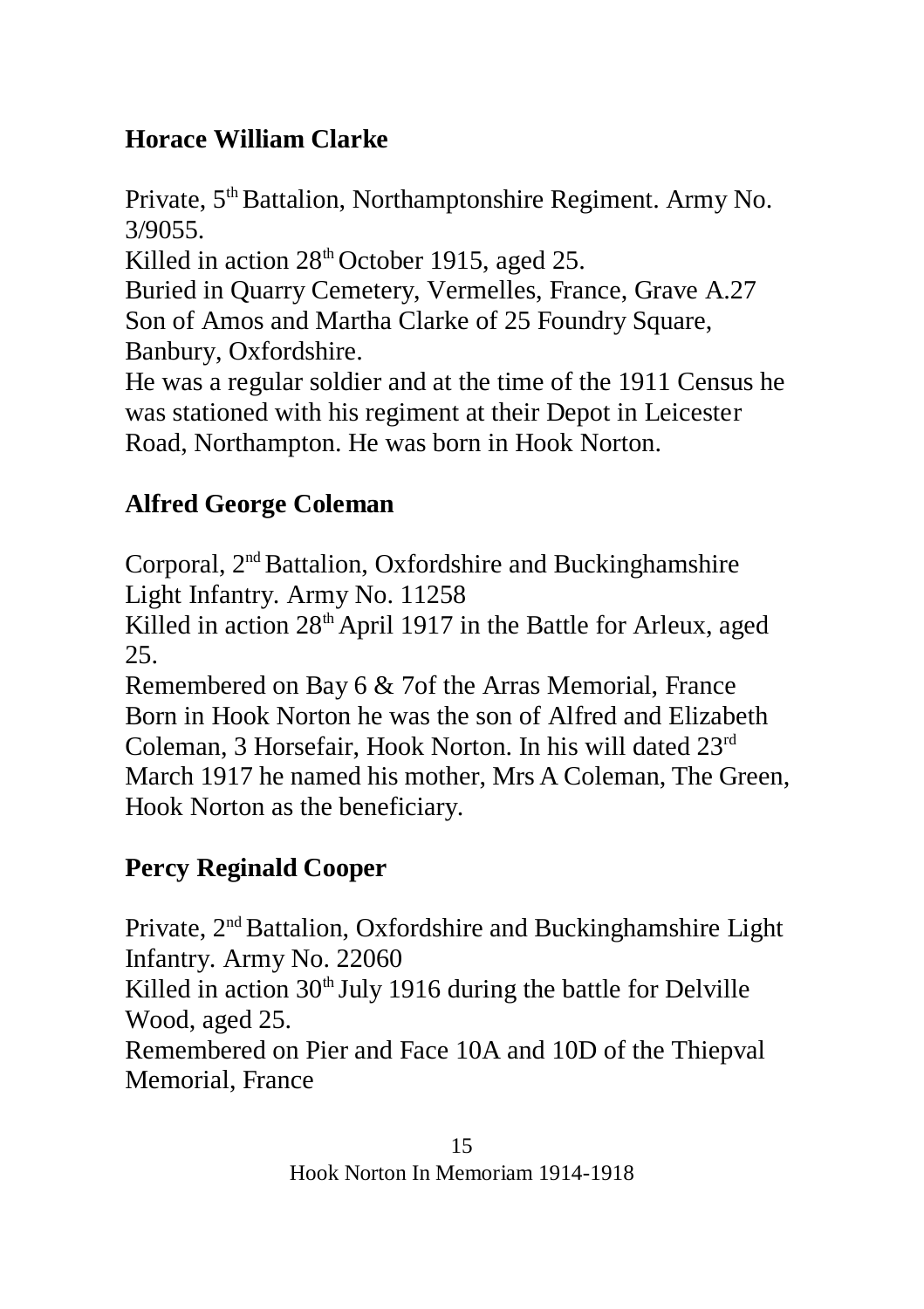Born in Swerford he was the son of William and Isabella Edith Cooper, Sibford Road, Hook Norton.

At the time of the 1911 Census he was living with his parents and siblings and was employed as a labourer at the ironstone works. In his will dated  $3<sup>rd</sup>$  June 1916 he named his mother, Mrs W Cooper, Sibford Road, Hook Norton as the beneficiary.

#### **Thomas William D'Oyly**

Private, 7<sup>th</sup> Battalion, Somerset Light Infantry. Army No. 32101. Formerly of Devonshire Regiment, Army No. 37653. Killed in action 22<sup>nd</sup> March 1918, aged 28. Remembered on Panels 25 and 26 Pozieres Memorial, France Husband of Florence Cross (formerly D'Oyly) of 2 Bourne Villas, Hook Norton, Banbury, Oxfordshire. He and Florence were married in the 4<sup>th</sup> quarter of 1913. Florence married William Cross in the  $4<sup>th</sup>$  quarter of 1925.

At the time of the 1911 Census Thomas was living with his parents Thomas and Elizabeth and younger brother Gilbert at 6 Milton Street, Banbury. Thomas jnr. who was born in Banbury was employed as a sign writer.

## **Albert Edward Embra**

Private, 97<sup>th</sup> Company, Machine Gun Corps (Infantry). Army No. 7902. He was formerly a Private in the King's Royal Rifle Corps, Army No. R/15991.

Died from his wounds  $1<sup>st</sup>$  July 1916, aged 20.

Remembered on Pier and Face 5C and 12C of the Thiepval Memorial, France.

Born in Hook Norton and was the stepson of Christopher H Dyer and son of Sarah Ann Dyer of Hook Norton.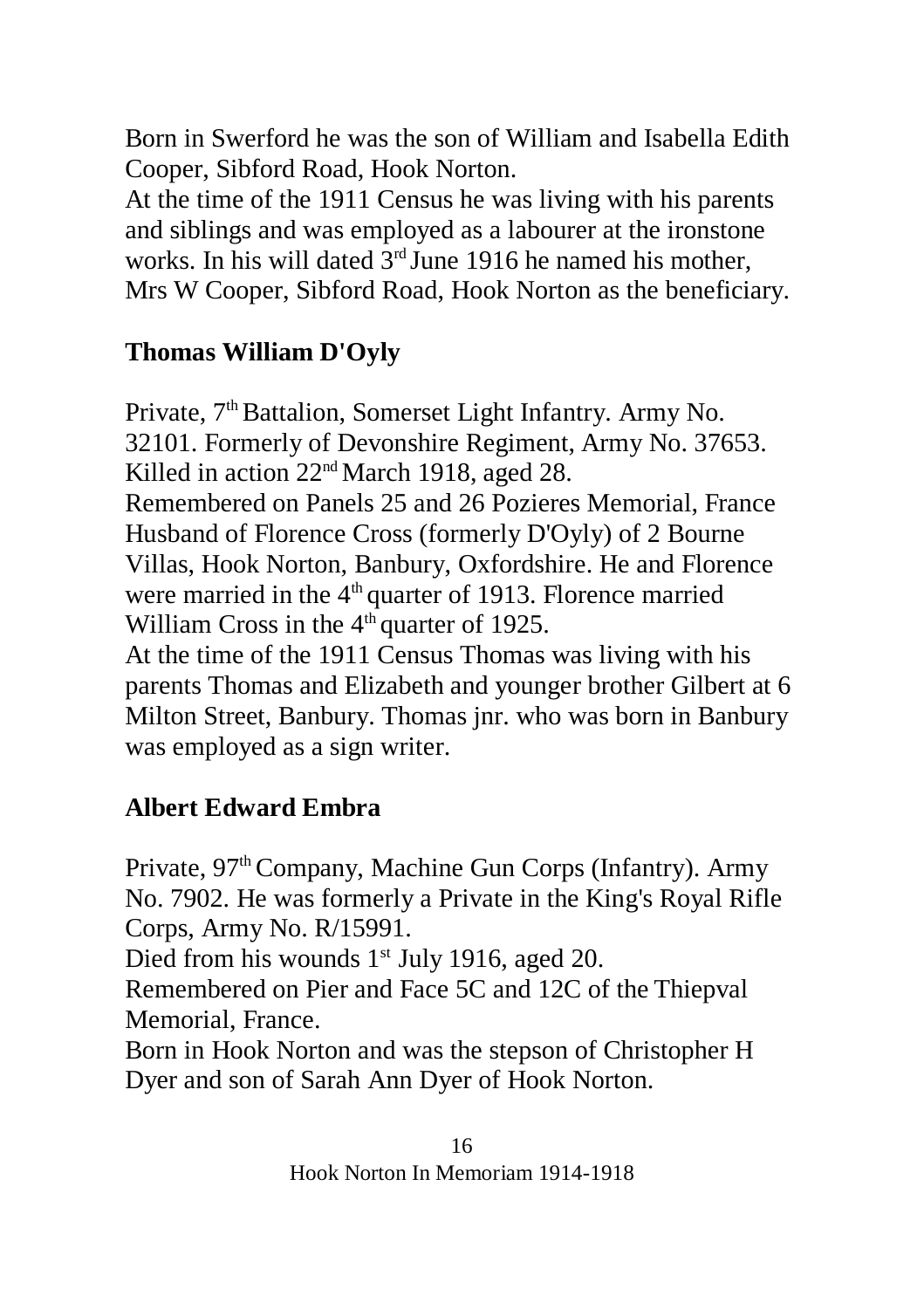At the time of the 1911 Census he was living in Hook Norton with the Dyers and his siblings. Aged 14 at that time he was employed as a general labourer. In his will dated  $17<sup>th</sup>$  March 1916 he named his mother, Mrs Anne Dyer as the beneficiary.

## **Samuel Ernest Embra**

Private, 1<sup>st</sup> Battalion, Oxfordshire and Buckinghamshire Light Infantry. Army No. 11857 Killed in action  $6<sup>th</sup>$  April 1916, aged 22. Remembered on Panels 26 and 63 of the Basra Memorial, Iraq He was born in Hook Norton and was the stepson of Christopher H Dyer and Sarah Ann Dyer of Hook Norton. At the time of the 1911 Census he was living in Hook Norton with the Dyers and his siblings. He was employed as a labourer at the ironstone works. In his will dated  $3<sup>rd</sup>$  December 1915 he named his mother, Mrs C Dyer as the beneficiary.

# **Alfred Jabez Gibbs**

Sergeant, 1st Regiment, South African Infantry. Army No. 20806

Believed to have died from wounds on  $25<sup>th</sup>$  October 1918, aged 35.

Buried in Hook Norton Baptist Burial Grounds.

Born in Hook Norton, he was the son of Samuel Gibbs, The Gables, Sibford Road, Hook Norton.

He emigrated to South Africa at some point after the 1901 Census was taken. At that time he was living with the Ford family at Hatch Gate Farm near Wokingham, Berkshire and was employed by George Ford as a corn merchant's assistant.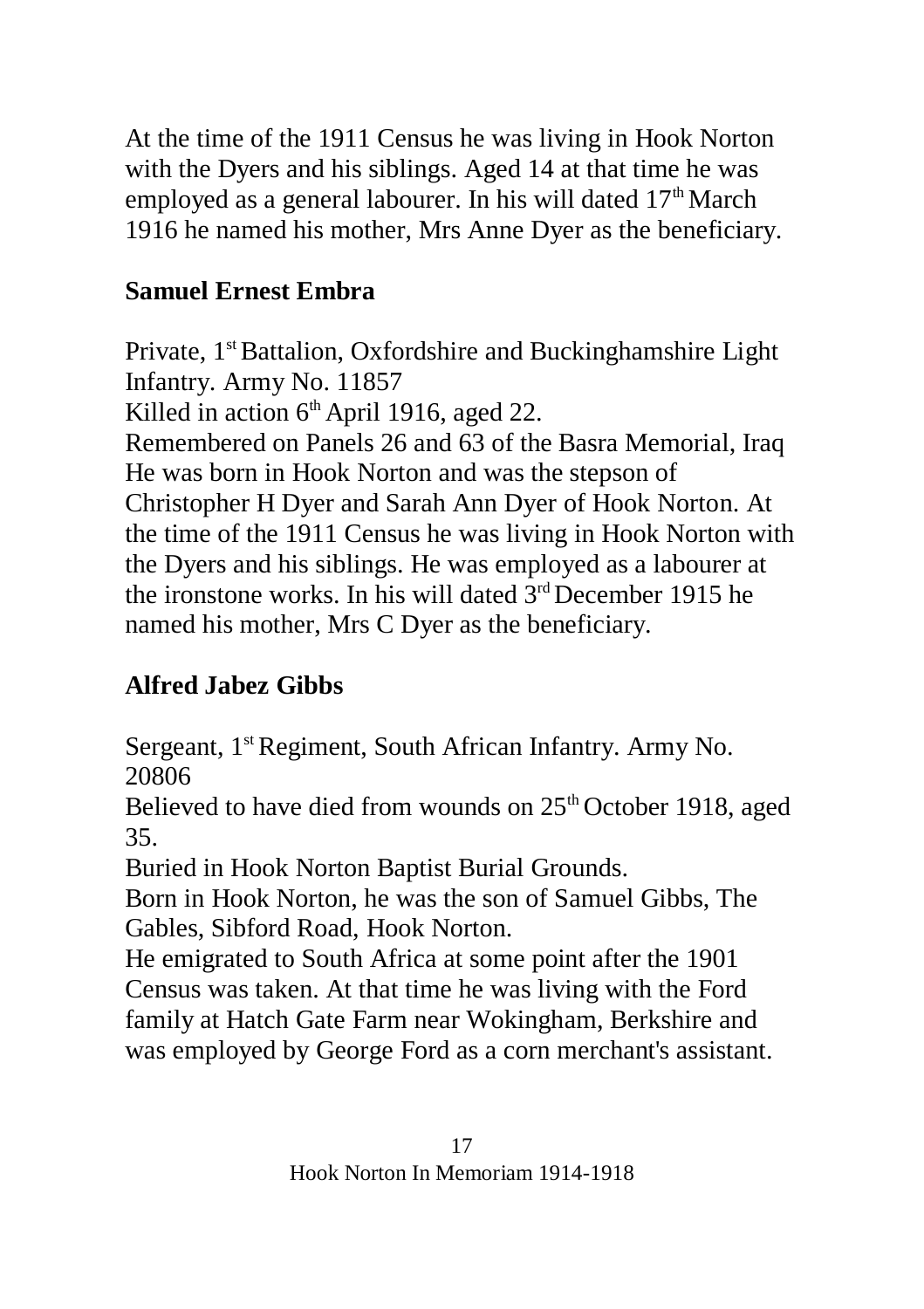#### **Albert Thomas Grant**

Private,  $2<sup>nd</sup>/4th$  Battalion, Oxfordshire and Buckinghamshire Light Infantry. Army No. 32807 Killed in action at the Battle of St Quentin, Somme 21<sup>st</sup> March 1918, aged 21. He was formerly with The Queen's Own Oxfordshire Hussars, Army No. 2738. Remembered on Panels 50 and 51 of the Pozieres Memorial, France and also in St James Church, Newbottle with Charlton, Northamptonshire the village where he was born. Son of Mrs Gertrude Pinfold of Cowpasture Farm, Hook Norton, Banbury, Oxfordshire, husband of Elsie Mabel Upton (formerly Grant) of Tullamore Cottages, Clifton Hampden, Abingdon, Berkshire. Albert and Elsie nee Sykes married during the  $2<sup>nd</sup>$  quarter of 1916 in Warwickshire. Elsie married her second husband (another Albert), Albert Upton during the  $4<sup>th</sup>$  quarter of 1920. In his will dated 30<sup>th</sup> September 1916 he named his wife, Mrs A Grant, The Laurels, Shotteswell, Banbury as the beneficiary. At the time of the 1911 Census Albert was a bricklayer living with his grandparents Thomas and Elizabeth Adams in Charlton, Banbury, Oxfordshire.

## **Arthur Grant**

Gunner, 113rd Siege Battery, Royal Garrison Artillery. Army No. 107257 Killed in action 28<sup>th</sup> September 1918, aged 21 Buried in Ypres Reservoir Cemetery, Belgium. Grave V B 3 Son of Gertrude Pinfold (formerly Grant) of Hook Norton and the late Thomas Grant. As well as being remembered in St Peter's Church, Hook

Norton he is also remembered in St James Church, Newbottle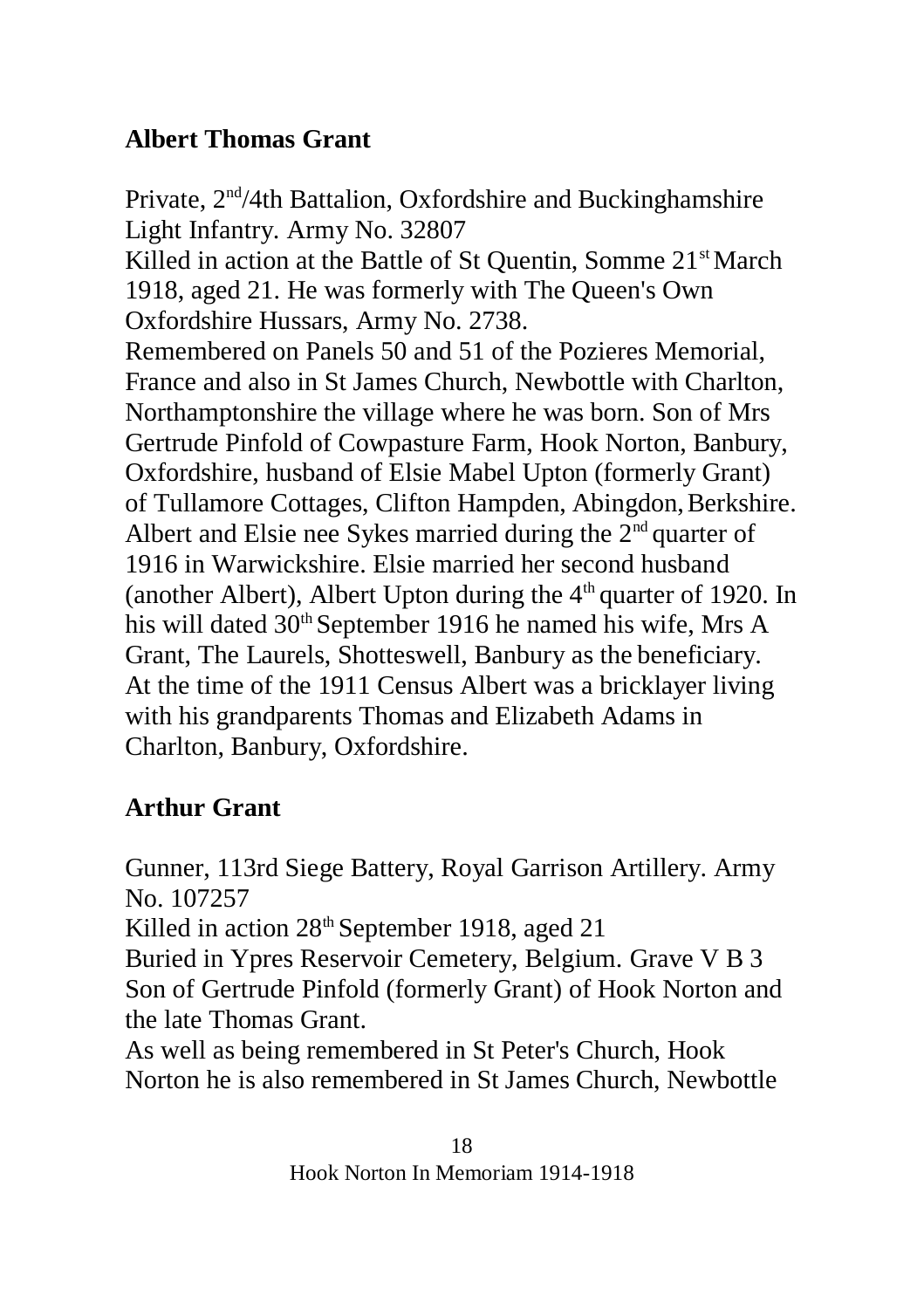with Charlton, Northamptonshire the village where he was born. At the time of the 1911 Census he was living with his mother, stepfather and siblings in Culworth, Northamptonshire. His stepfather, Frederick Pinfold, was an innkeeper. Arthur, at that time, was aged 13. No occupation was listed nor was he recorded as a scholar. His Attestation Papers state that he enlisted on  $9<sup>th</sup>$  February 1916 and the family was living at The Gate Inn, Hook Norton. Some of his personal effects were returned to his mother in April 1919. Younger brother of Albert, above.

#### **Lawrence Percy Grey DCM**

Private, 1<sup>st</sup> Battalion, Oxfordshire and Buckinghamshire Light Infantry. Army No. 8540 Died from natural causes  $16<sup>th</sup>$  April 1916, aged 27. Buried in Kut War Cemetery, Iraq. Grave E.14 He was born in Kensworth, Hertfordshire and was the son of Ellis J and the late Jane Grey of Hook Norton. He was a career soldier and at the time of the 1911 Census he was with his regiment in India. Awarded the Distinguished Conduct Medal and was also Mentioned in Dispatches – London Gazette  $13<sup>th</sup>$  July 1916, page 6961.

#### **Donald John Hall**

Gunner, 107<sup>th</sup> Brigade, Royal Field Artillery. Army No. 114374 Died from wounds  $7<sup>th</sup>$  June 1917, aged 20. Buried in Lijssenthoek Military Cemetery, Belgium. Grave XIII. E. 1 Son of John and Ruth Hall of Queen Street, Hook Norton,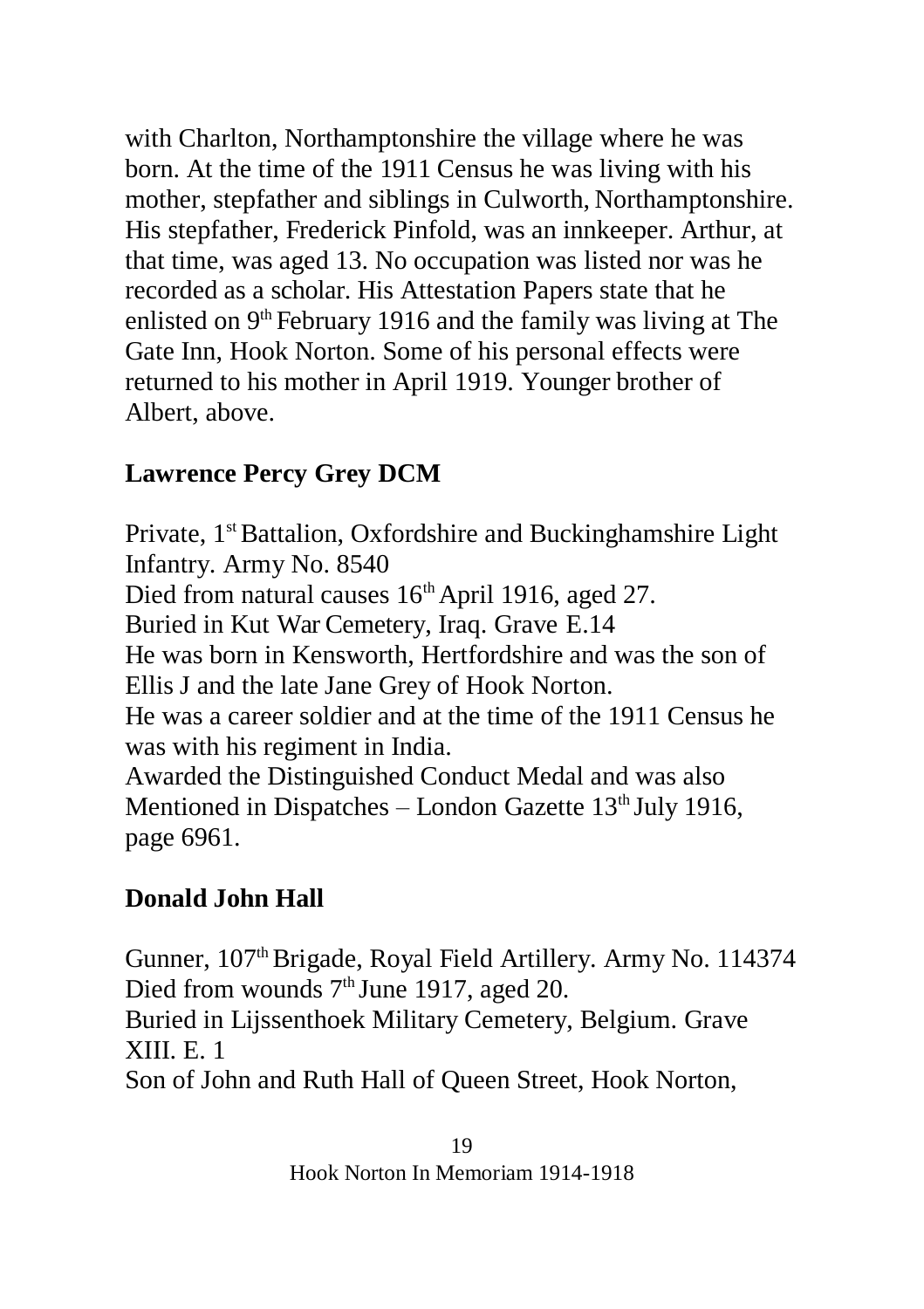Banbury, Oxfordshire.

The 1911 Census lists him as Donald John Wyton the adopted son of Mr & Mrs Hall. He was born in Ratley, Warwickshire and in 1911 he was employed by Hook Norton Brewery in the stables. In his will dated  $7<sup>th</sup>$  March 1916 he named his mother, Mrs J Hall, Queen Street, Hook Norton as the beneficiary.

## **Ernest Alfred Heritage**

Private, 1<sup>st</sup> Battalion, Grenadier Guards. Army No. 16912 Died from wounds 2<sup>nd</sup> December 1914, aged 17 (based on birth date - 3<sup>rd</sup> Quarter 1897) Buried in Y Farm Military Cemetery, Bois-Grenier, France. Grave A. 1 He was born in Hook Norton and was the son of William and Sarah Heritage, South Side, Hook Norton. The 1911 Census records him as being 13 years of age with his occupation given as House Boy Domestic.

# **Thomas Hiatt**

Aircraftman 1st Class, 1st Aircraft Supply Depot, RAF. Service No. 268377

Died from bronchial pneumonia 26<sup>th</sup> February 1919, aged 31 Buried in Longuenesse (St Omer) Souvenier Cemetery, France. Grave V.F.40

In addition to being remembered in St Peter's Church, Hook Norton he is also remembered in St Edward's Church, Stow on the Wold, Gloucestershire, the village where he was born. At the time of the 1901 Census he was living in Stow on the Wold with his family. His father, another Thomas, was born in Hook Norton and was a draper in Stow. When the 1911 Census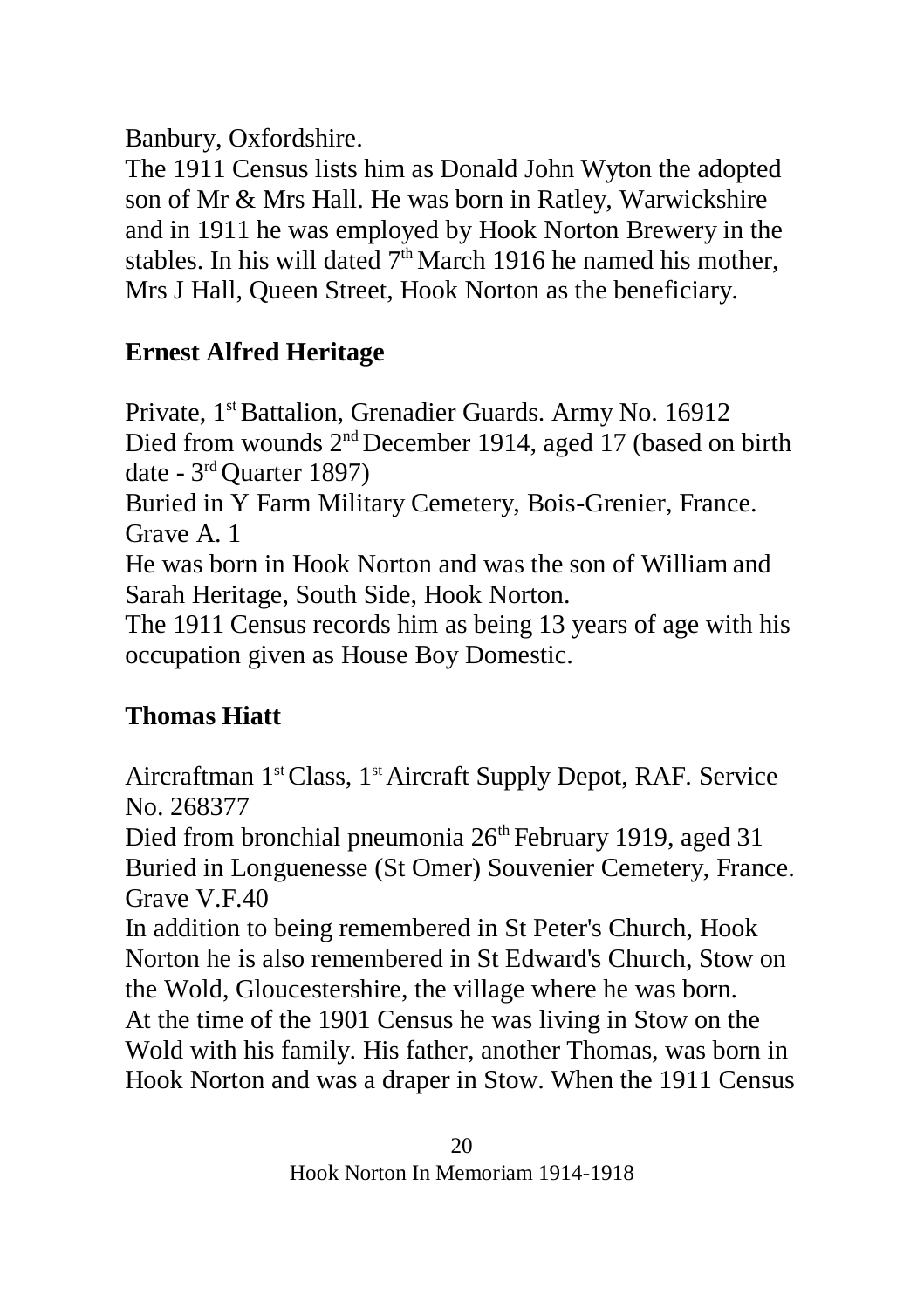was taken he employed as a chauffeur at Guiting Grange, Gloucestershire.

Thomas emigrated for a time to North America in 1913, a record was found for him sailing from Bristol to Halifax. The records listed his occupation as mechanic. He returned to Liverpool from New York in February 1915, presumably to enlist for war service. In his will he named his wife, Hilda Mary Hiatt, 94 Salisbury Road, Smethwick as the beneficiary.

#### **Thomas Ernest Hone**

Private, 5<sup>th</sup> Battalion, Canadian Infantry (Saskatchewan Regiment). Army No. 925485 Died from wounds  $16<sup>th</sup> March 1917$ , aged 21. Buried in Roclincourt Military Cemetery, France. Grave IV. F. 26 Son of William and Alice Hone of Ceylon, Saskatchewan,

native of Hook Norton, Oxfordshire, however, he was born in Great Rollright. Enlisted in the Canadian Overseas Expeditionary Force on  $11<sup>th</sup>$  March 1916 giving his trade as a farmer. Family emigrated to Canada in 1913.

#### **Oliver John Horn**

Corporal, 3rd Battalion, Grenadier Guards. Army No. 15630 Killed in action 16<sup>th</sup> October 1915, aged 23. Buried in Vermelles British Cemetery, France. Grave I.K. 31 Born in Hook Norton, he was the son of John and Diana Horn of Hook Norton, Banbury, husband of Elizabeth Horn of 49 Sandown Road, Rugby. In his will dated  $2<sup>nd</sup>$  September 1915 he named his mother, Mrs C J Horn, The Green, Hook Norton as the beneficiary.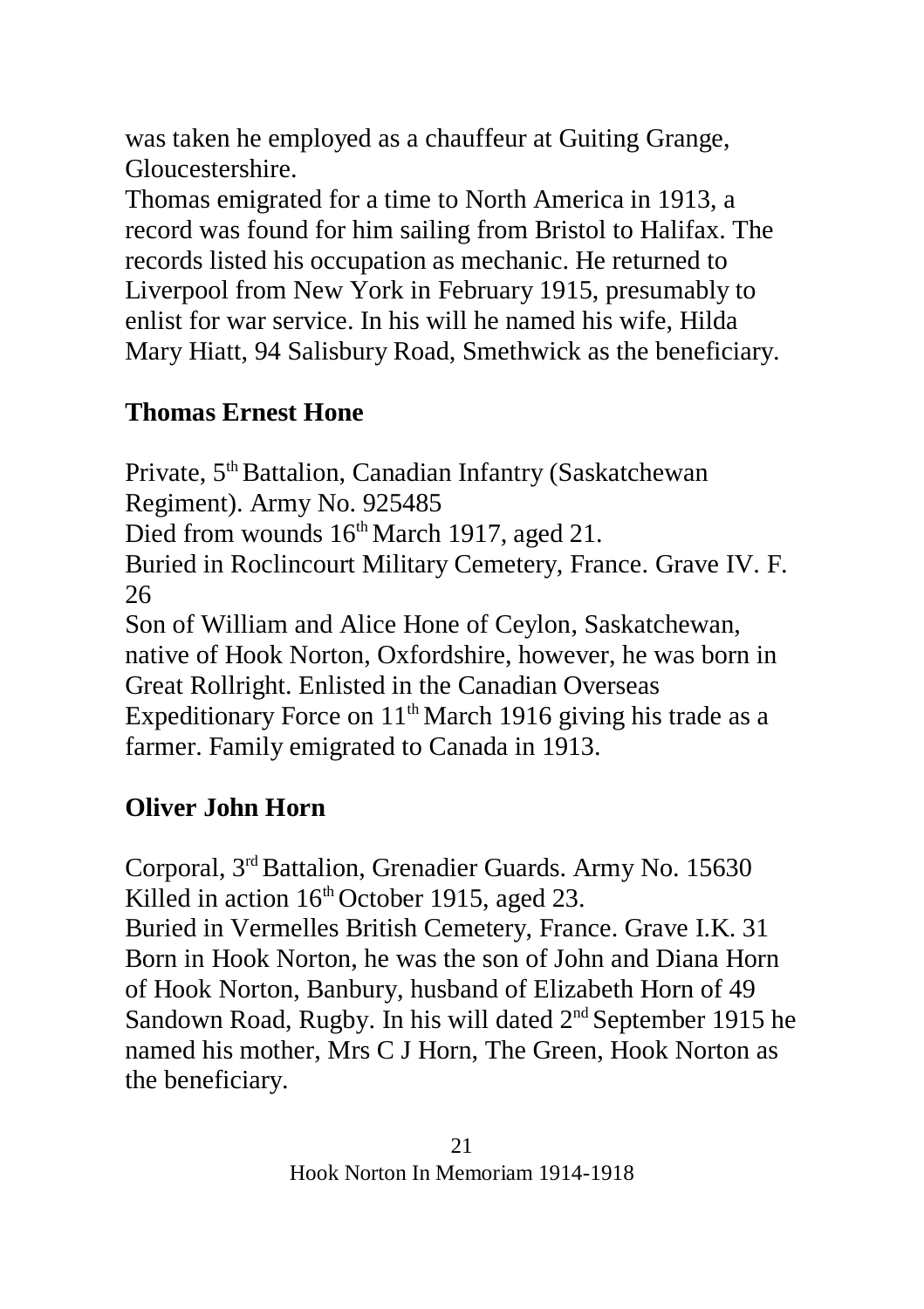# **Richard Hyde**

I have been unable to identify a man of this name. There was a Robert Hyde who was born in Chadlington and was resident in Chipping Norton who served as a Lance Corporal in the Coldstream Guards and was killed in action  $15<sup>th</sup>$  September 1916. Army No. 15434.

The 1911 Census lists a Robert Hyde, aged 29, an ironstone digger, living at South Side, Hook Norton.

## **William Thomas Jaques**

Private, Auckland Regiment, New Zealand Expeditionary Force. Army No. 10126 Killed in action  $20<sup>th</sup>$  September 1916, aged 20. Remembered on Caterpillar Valley (New Zealand) Memorial, France The 1911 Census records William Jaques, born in Hook Norton, living with his uncle, Arthur Jaques, in Hook Norton. However, the family seemed to have emigrated to New Zealand in July 1911 on the vessel "Tainui".

## **Sydney John King**

Private, 8<sup>th</sup> Battalion, Somerset Light Infantry. Army No. 38690. He was formerly with The Devonshire Regiment, Army No. 45971.

Died from wounds  $9<sup>th</sup>$  April 1918, aged 32.

Buried in Ontario Cemetery, Sains – les – Marquion, France, Grave IV.A.12.

Son of George and Mary King, he was born in Hook Norton.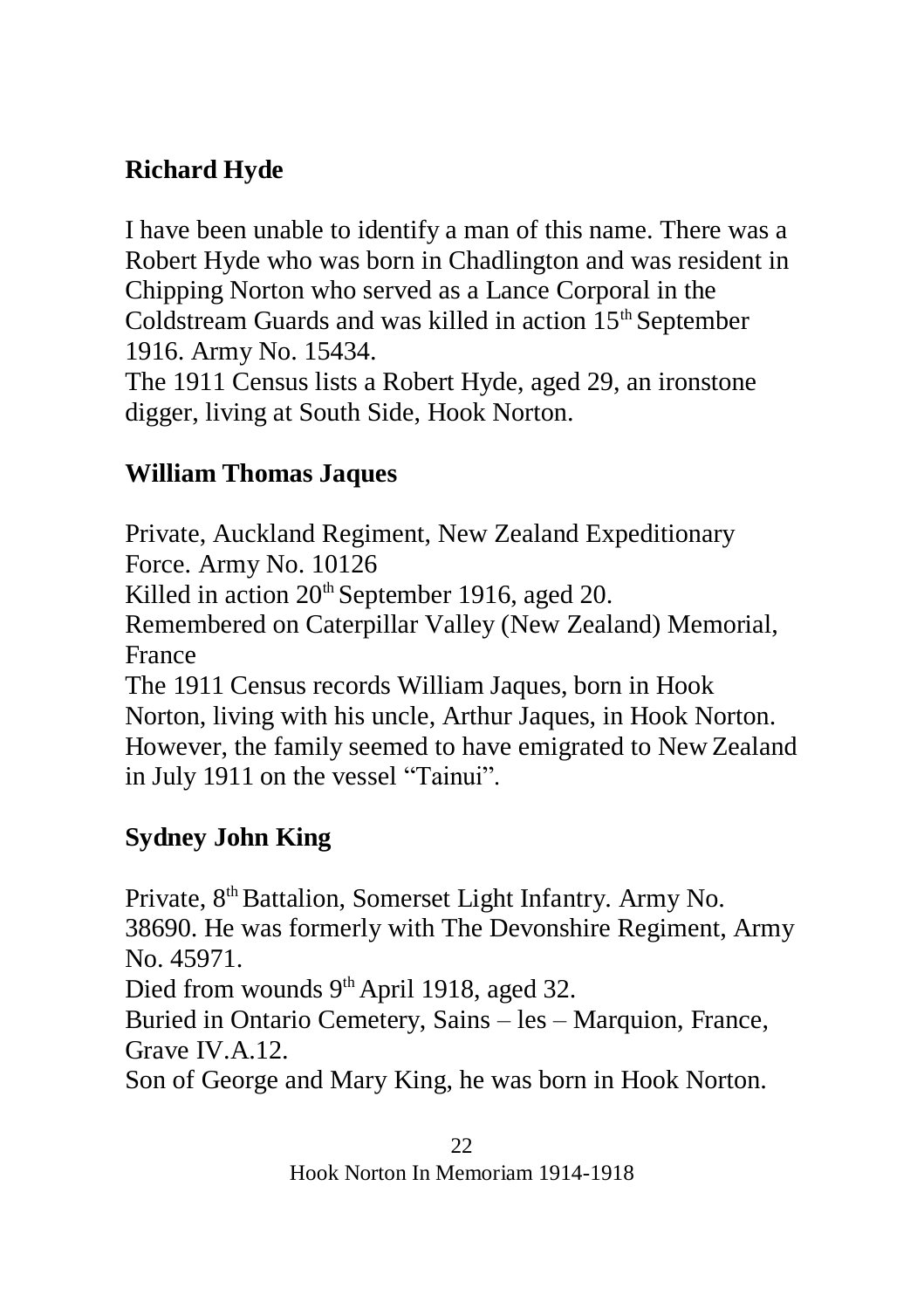At the time of the 1911 Census he was employed as a gardener and was living at The Gardens, Ampfield, Romsey, Hampshire.

#### **Edward John Mace**

Lance Corporal, "B" Company, 5<sup>th</sup> Battalion, Oxfordshire and Buckinghamshire Light Infantry. Army No. 17989. Killed in action  $24<sup>th</sup>$  January 1916, aged 20. Buried in Talana Farm Cemetery, Belgium. Grave III.B.1 Son of Martha Elizabeth Mace and the late John Thomas Mace, born at Hook Norton, Banbury, Oxfordshire. In the 1911 Census the family was living at 4 Braemar Street, Bethnal Green, London. Elizabeth was described as a widow and the whole family had been born in Oxfordshire. In his will he named his mother, Mrs Martha E Mace, 4 Braemar Street, Bethnal Green, London as the beneficiary.

#### **Frederick William Nash**

Private, 1<sup>st</sup>/4th Battalion, Oxfordshire and Buckinghamshire Light Infantry. Army No. 201673. Killed in action  $10<sup>th</sup>$  September 1918, aged 20. Buried in Granezza British Cemetery, Italy. Plot 1 Row E Grave 1 Born in Hook Norton he was the son of Thomas Busby Nash and Annie Sophia Nash of 26 Leopold Street, East Oxford. At the time of the 1911 Census the family was living in East End, Hook Norton. Thomas was a baker, while Frederick was still at school.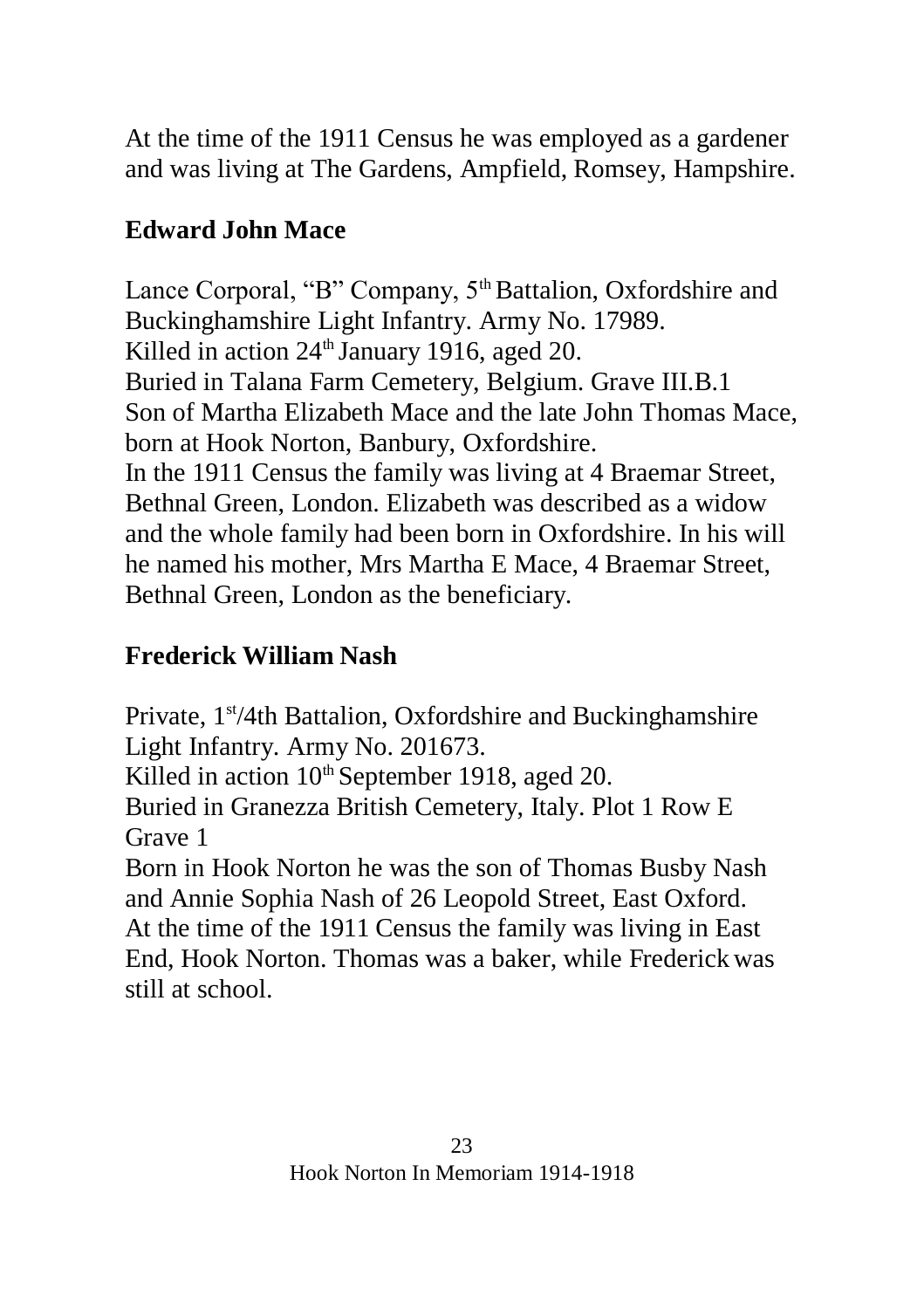# **George Henry Paintin(g)**

Private, 1<sup>st</sup> Battalion, Oxfordshire and Buckinghamshire Light Infantry. Army No. 8383. Died whilst in service 21<sup>st</sup> March 1917, aged 29. Buried in Baghdad (North Gate) War Cemetery, Iraq. Grave XXI. Y. 36. Born in Hook Norton he was the son of William and Martha Painting of Scotland End, Hook Norton, Banbury. George was a regular soldier and at the time of the 1911 Census was based with the regiment at Wellington, Nilgiris, India.

## **James Henry Pargeter**

Lance Corporal, 5<sup>th</sup> Battalion, Oxfordshire and Buckinghamshire Light Infantry. Army No. 11254 Killed in action  $15<sup>th</sup>$  January 1916, aged 24. Remembered on Panels 37 and 39 of the Ypres (Menin Gate) Memorial. Son of Henry and Mary Ann Pargeter, Scotland End, Hook Norton.

At the time of the 1911 Census he was recorded as having been born in Hook Norton and was aged 19 and living with his parents and siblings. He was employed as a carter to a coal merchant.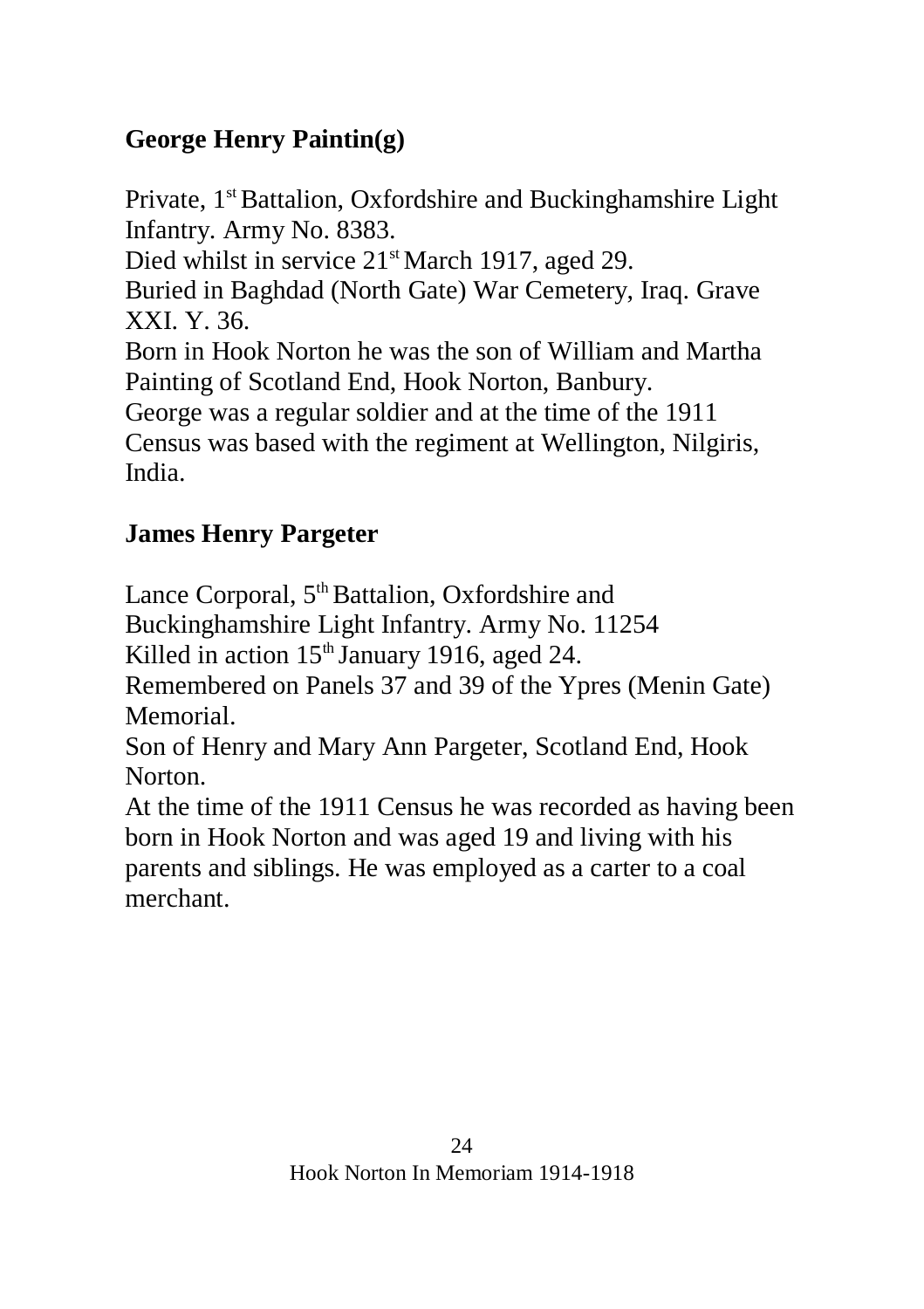#### **Joseph Edward Pinfold**

Private, 1<sup>st</sup>/4th Battalion, Oxfordshire and Buckinghamshire Light Infantry. Army No. 5992 Died from wounds  $29<sup>th</sup>$  November 1916, aged 37. Buried in Hook Norton Cemetery, grave 17.340 Born in Over Norton, he was the son of George and Ann Pinfold. At the time of the 1911 Census he was living with his widowed mother in Asylum Yard, Hook Norton and was employed as a brewer's labourer.

#### **Ernest Frederick Robins**

Private, 2nd Battalion, Oxfordshire and Buckinghamshire Light Infantry. Army No. 22471 Killed in action  $25<sup>th</sup>$  August 1918, aged 22. Remembered on Panel 7 of the Vis-en-Artois Memorial, France Born in Hook Norton, he was the adopted son of Mr R Jakeman of Roseville, Hook Norton, Banbury, Oxfordshire. At the time of the 1911 Census he was living with Robert and Elizabeth Jakeman, who were described as his grandparents, in Dove House. He was employed as a Brewer's Clerk. In his will dated 9<sup>th</sup> September 1917 he named his grandfather in law, Robert Jakeman as the beneficiary.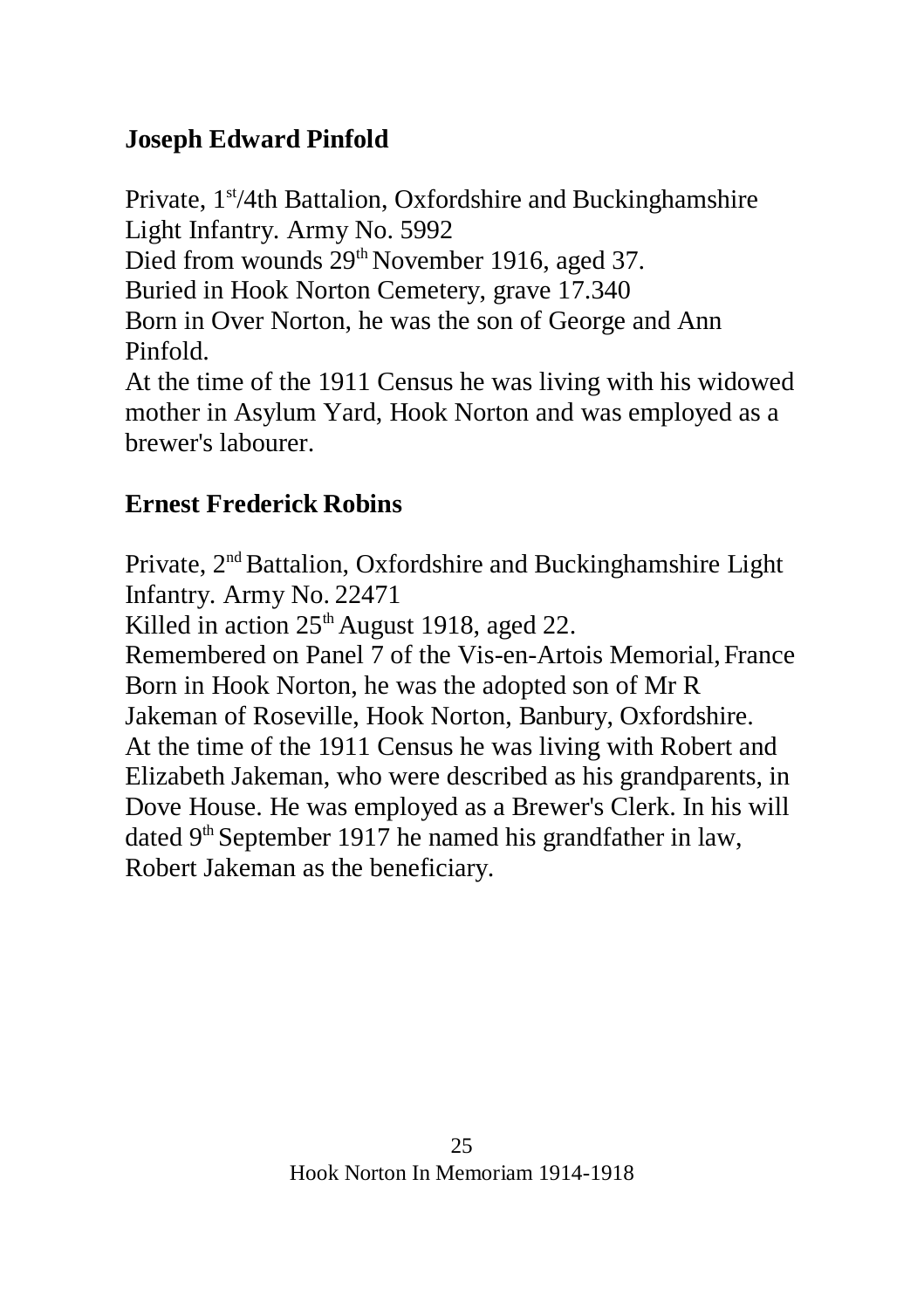# **John Edward Robins**

Private, 3rd Labour Company, Army Service Corps. Army No. SS/9912. Died in service 20<sup>th</sup> December 1916, aged 49. Buried in Bois Guillame Communal Cemetery, France, grave II.B.18 Born in Hook Norton, he was the son of Henry and Annie Robins of Banbury, Oxfordshire. At the time of the 1911 Census he was living with his wife, Amy Amelia Robins and six of their surviving children. They married in 1892 and had eight children. The family were living in Loose, Maidstone, Kent where John was employed as a gardener. In his will dated  $10<sup>th</sup>$  June 1916 he named his wife, Amy Amelia Robins, Portland Place, May Street, Snodland, Manchester as the beneficiary.

# **George John Robinson**

Private, 12<sup>th</sup> Labour Battalion, 113<sup>th</sup> Company Labour Corps. Army No. 46055. Formerly with The King's Liverpool Regiment, Army No. 70438.

Died from wounds 22nd September 1917, aged 47.

Buried in Dozinghem Military Cemetery, Belgium, grave VII.D.8

Born in London, he was the son of Charles Collett Robinson and Mary Ann Robinson of Wolvercote, Oxford; husband of Hannah Jane Robinson of Hook Norton, Banbury.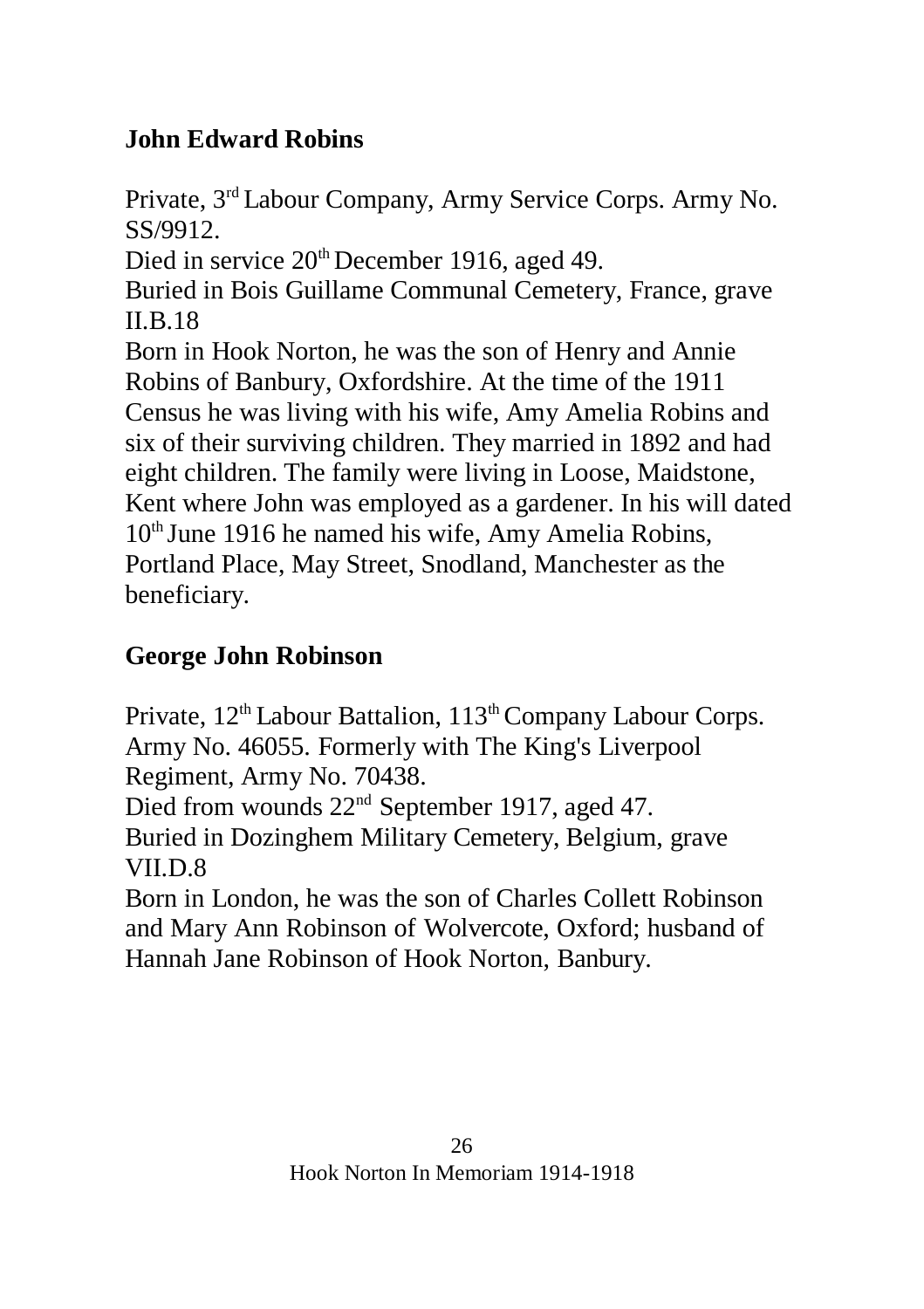## **Thomas Frederick Rose**

Private, 9<sup>th</sup> Battalion, Oxfordshire and Buckinghamshire Light Infantry. Army No. 23084 Died from natural causes  $11<sup>th</sup>$  June 1916, aged 19.

Buried in Wool (Holy Rood) Churchyard and Extension of the Church of the Holy Rood, Wool, Dorset.

Son of Thomas and Elizabeth A Rose of Down End, Hook Norton.

At the time of the 1911 Census he was a 13 year old scholar, born in Hook Norton, living with his parents and siblings.

# **George Savage**

Rifleman, 10<sup>th</sup> Battalion, King's Royal Rifle Corps. Army No. R/15990

Killed in action,  $28<sup>th</sup>$  July 1916, aged 21.

Buried in Hebuterne Communal Cemetery, France, Grave I.B.11

Born in Hook Norton he was the son of John E and Jane Savage of Hook Norton.

At the time of the 1901 Census he was living with his parents and siblings in Down End, Hook Norton. In 1911 he was living with his uncle and aunt Tom and Jane Savage at Braggs Farm, Shirley, Warwickshire. He was a farm labourer.

# **Albert John Simmons**

Private, 4<sup>th</sup> Battalion, Worcester Regiment. Army No. 23088. Killed in action  $6<sup>th</sup>$  August 1915, aged 21.

Remembered on the Helles Memorial, Turkey, Panels 104 to 113.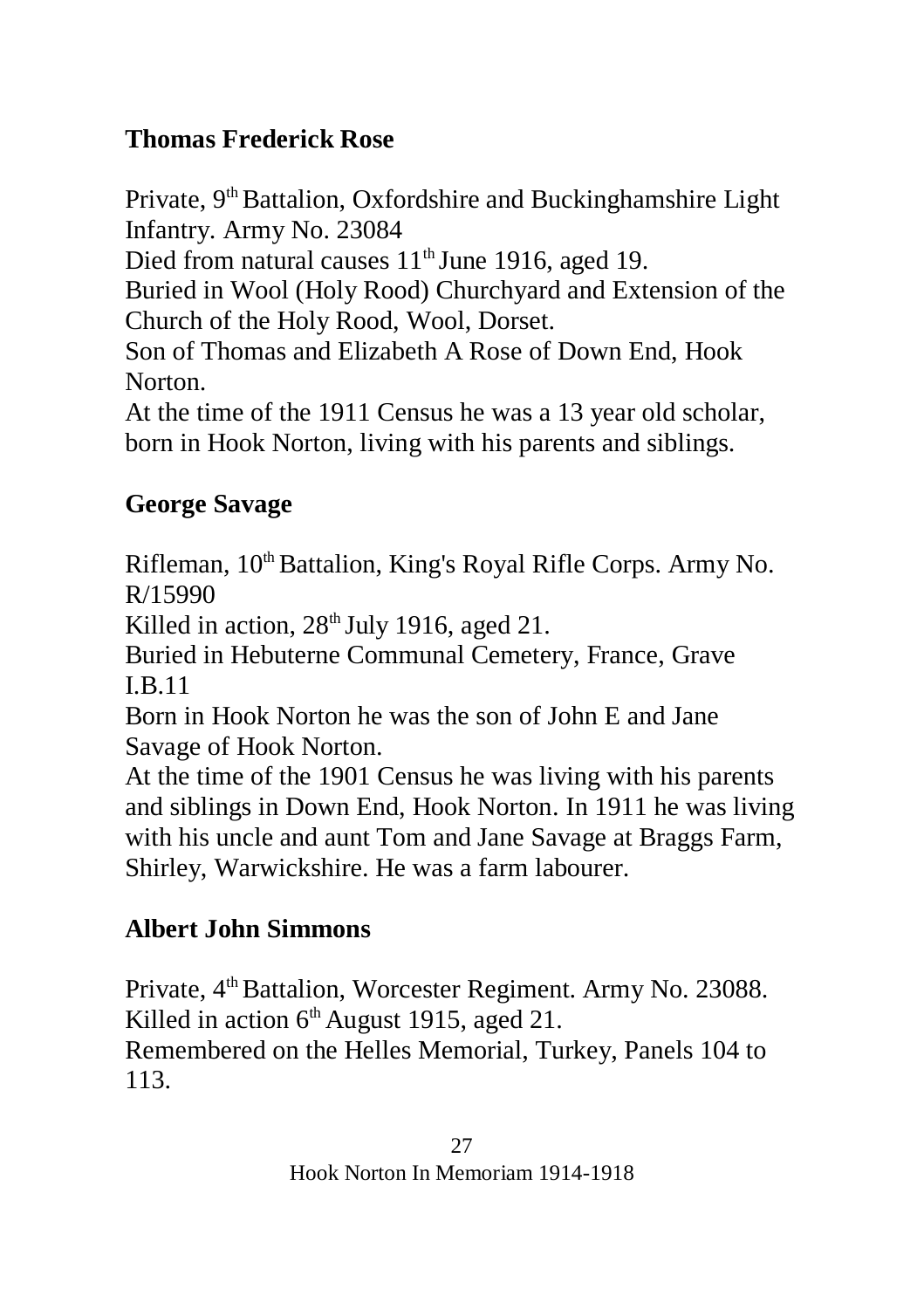Born in Enstone, he was the son of William J and Dinah Simmons, Crofts Lane, Hook Norton.

At the time of the 1911 Census he was employed as a delver at the ironstone quarry. In his will he named his father Mr W Simmons, Down End, Hook Norton as the beneficiary.

# **Albert Edward Spencer**

Private, 2nd Battalion, Oxfordshire and Buckinghamshire Light Infantry. Army No. 8721. Killed in action  $16<sup>th</sup>$  May 1915, aged 32. Remembered on Panel 26, Le Touret Memorial, France. Born in Banbury, he was the son of William and Adelaide Spencer of Hook Norton, Banbury; husband of Sarah R E Spencer of Queen Street, Hook Norton, Banbury, Oxfordshire. He is also remembered on the Deddington Memorial.

# **Walter Stowe**

Rifleman, 17<sup>th</sup> Battalion, King's Royal Rifle Corps. Army No. A/202860.

Died of wounds 8<sup>th</sup> April 1918, aged 34.

Buried in St Sever Cemetery Extension, Rouen, France, Grave P.IX.C.58

Son of Benjamin Stowe of Baytree Cottage, Whichford, Shipston-on-Stour; husband of Matilda Elizabeth Harris (formerly Stowe) of Bridge Cottages, Hook Norton. His widow married Francis V Harris in the 3<sup>rd</sup> Quarter of 1919. At the time of the 1911 Census the family were living in Great Rollright where Walter, who was born in Whichford, was employed as a cowman on a farm.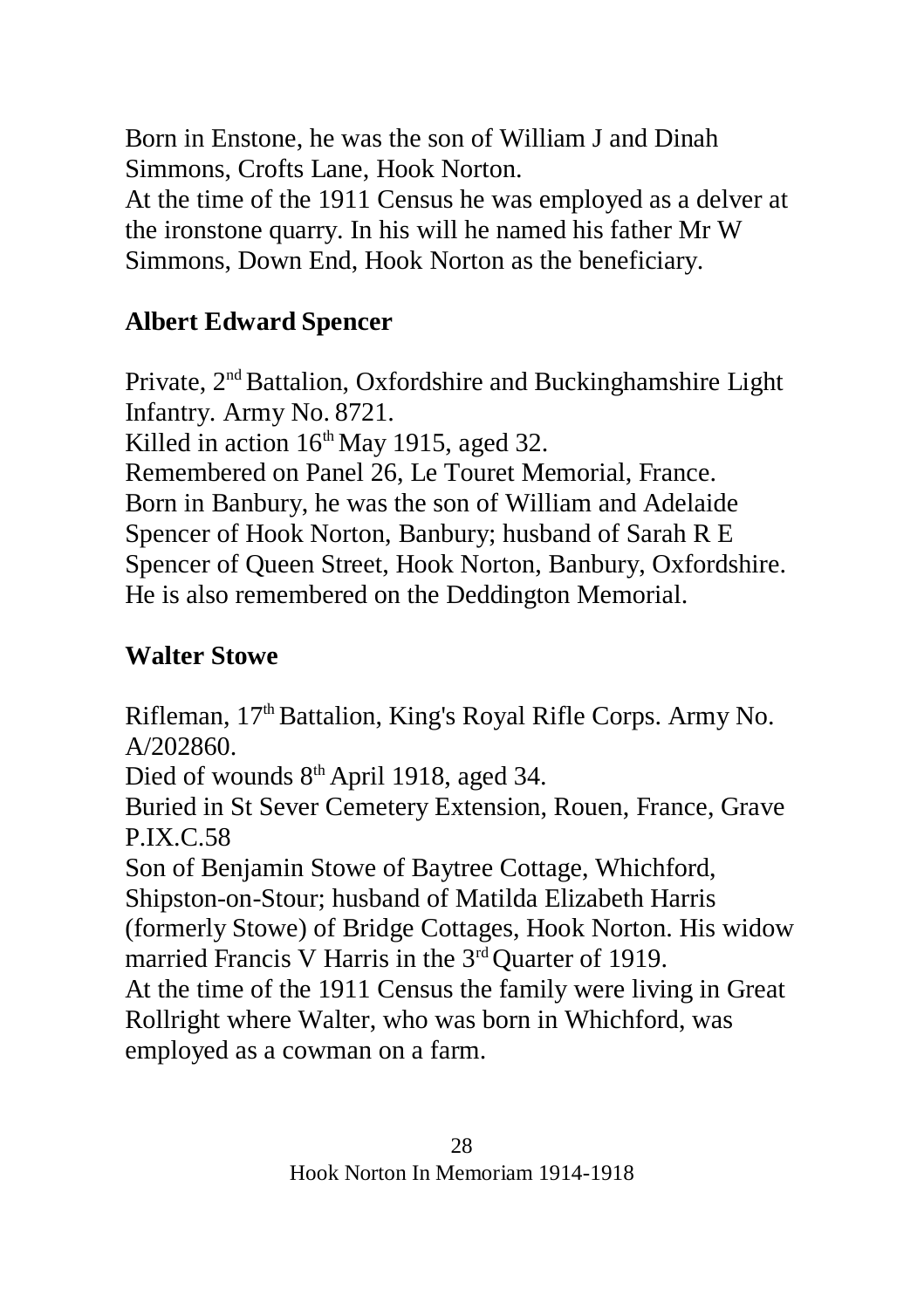#### **Arthur Taylor**

Private, "D" company, 7<sup>th</sup> Battalion, Leicester Regiment. Army No. 25777. Died of wounds in Bath War Hospital 22<sup>nd</sup> June 1918, aged 26. Buried in Hook Norton Cemetery, Grave 7.33. Born in Leicestershire, he was the son of Charles Taylor of 8 Highfield, Stoney Stanton, Leicester; husband of Elizabeth May Taylor of Fair View Terrace, Keresley, Coventry. In his will dated  $25<sup>th</sup>$  May 1916 he named his wife, Elizabeth May Taylor, Station View, Hook Norton as the beneficiary.

# **Frederick Townley**

Private, 2nd/7th Battalion, Royal Warwickshire Regiment. Army No. 4638

Killed in action  $19<sup>th</sup>$  July 1916, aged 30.

Remembered on Panels 22 to 25 Loos Memorial, France Born in Hook Norton, he was the youngest son of William and Charlotte Townley. In 1891 he was living with his parents and siblings at Lower Nill Cottages, Hook Norton. However, by the time of the 1911 Census he was working as an ironstone digger while lodging with Christopher and Annie Luckett and their family in High Street, Hook Norton.

# **Alec Tyrrell**

Private, 5th Battalion, Oxfordshire and Buckinghamshire Light Infantry. Army No. 16538 Killed in action  $25<sup>th</sup>$  September 1915, aged 18. Remembered on Panels 37 and 39 of the Menin Gate Memorial, Ypres, Belgium.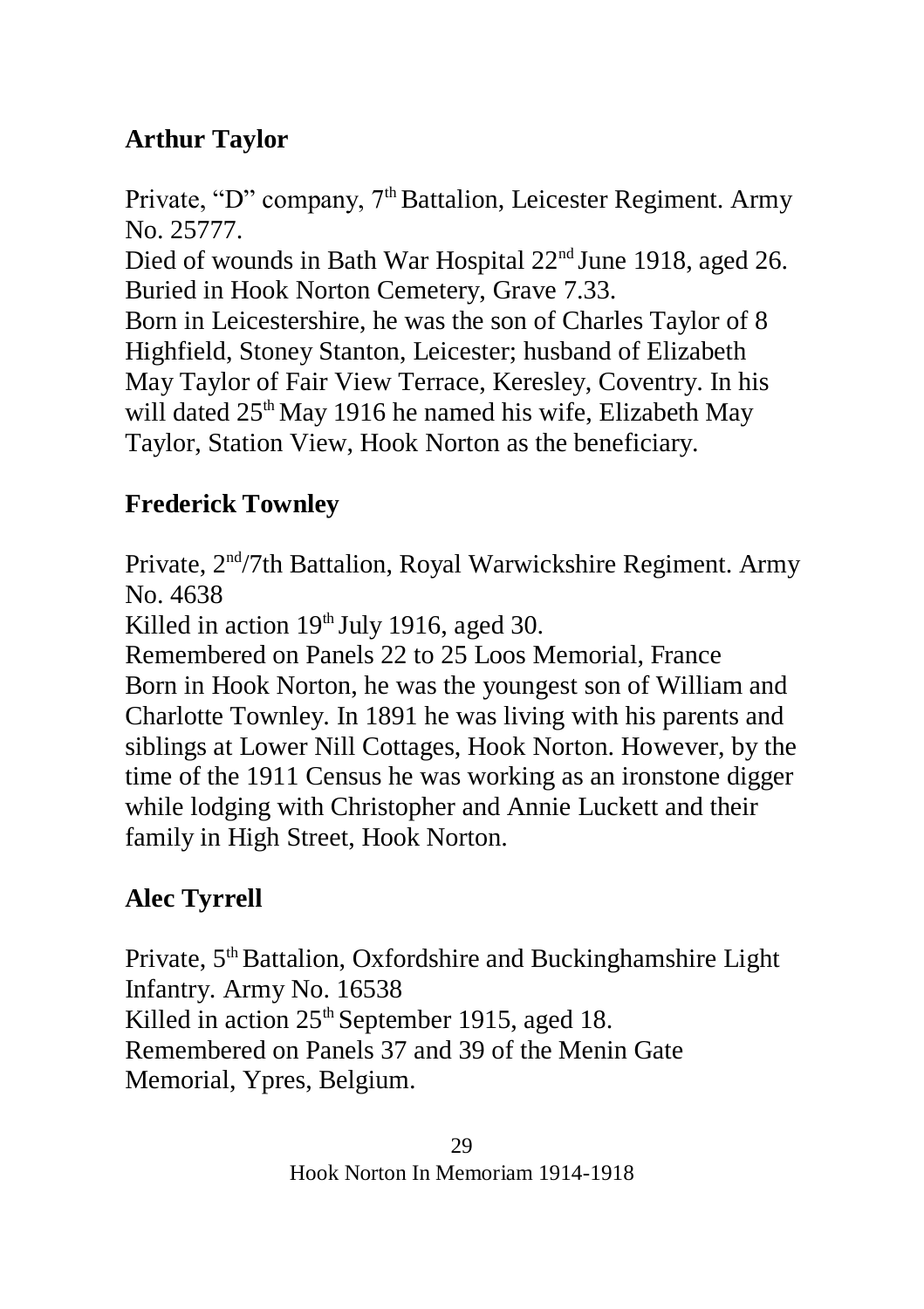Born in Bloxham and resident there at the time of both the 1901 and 1911 Census. However, according to a CD entitled Soldiers Who Died in the Great War he was a resident of Hook Norton.

# **Charles Tyrrell**

Lance Corporal, Military Mounted Police, Military Police Corps. Army No. P/101 Killed in action  $12<sup>th</sup>$  September 1915, aged 50. Buried in Merville Communal Cemetery, France, Grave IV.B.1. Husband of Mary Ellen Tyrrell of 25 The Bourne, Hook Norton, he was born in Bodicote. In 1911 the family was living at 13 Grove Street, Banbury. Charles was employed as a coachman.

- - - - - - - -

As can be seen there were four sets of brothers who lost their lives:

Edward Aubrey Allen and Stanley Claude Allen George Beavington and William Beavington Albert Edward Embra and Samuel Ernest Embra Albert Thomas Grant and Arthur Grant

In addtion it would also seem that John Edward Robins and Ernest Frederick Robins were related, probably uncle and nephew. John's widowed mother, Annie, married Robert Jakeman in 1891. Therefore Annie lost both a son and grandson in the conflict.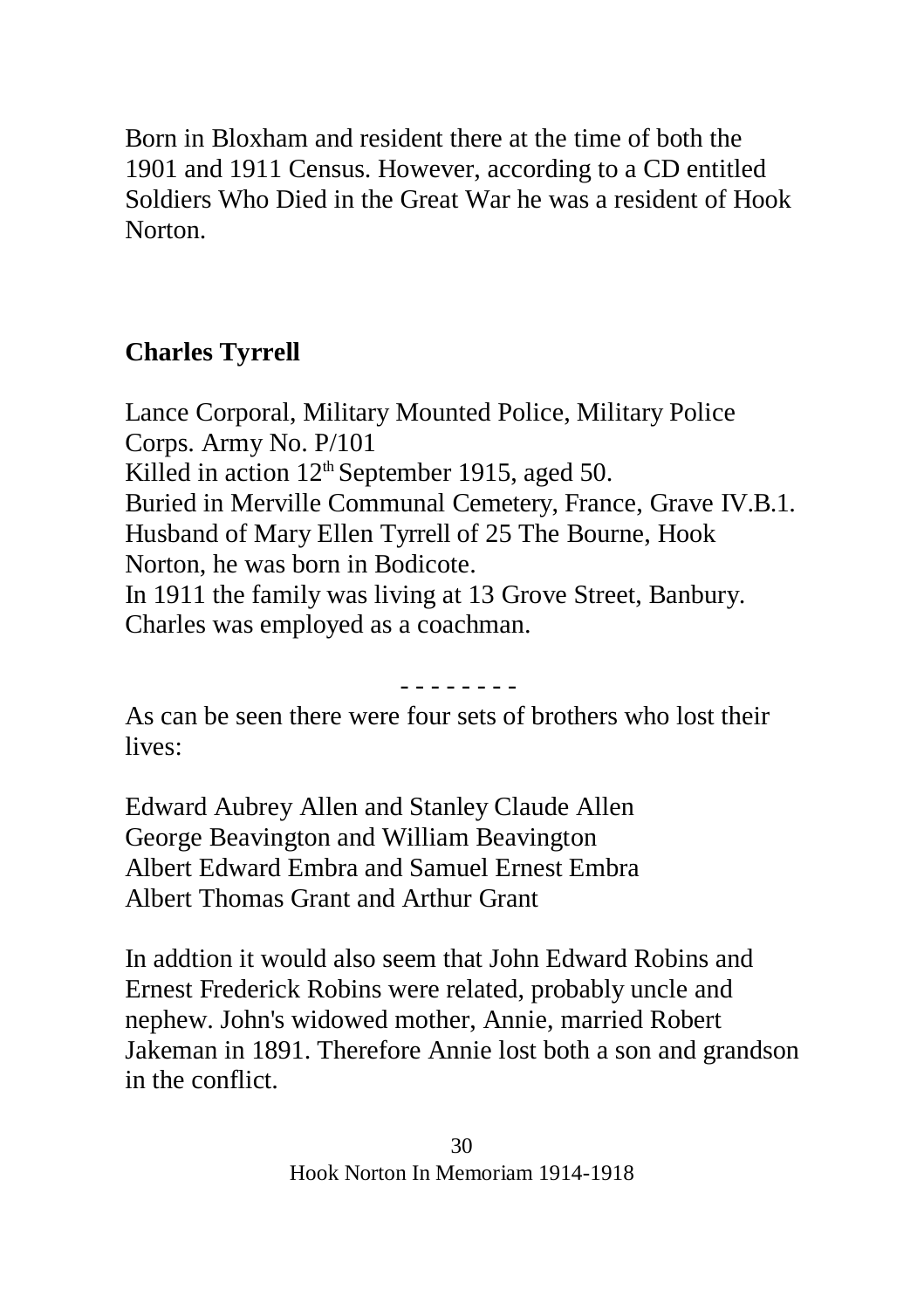#### **The Great War**

#### **Timeline of casualties**

#### **1914**

| <b>Ernest Alfred Heritage</b> | $2nd$ December             |
|-------------------------------|----------------------------|
| 1915                          |                            |
| <b>Albert Edward Spencer</b>  | 16 <sup>th</sup> May       |
| <b>Albert John Simmons</b>    | $6th$ August               |
| <b>Charles Tyrrell</b>        | 12 <sup>th</sup> September |
| Thomas Henry Borsberry        | 25 <sup>th</sup> September |
| Alec Tyrrell                  | $25th$ September           |
| <b>Edward Aubrey Allen</b>    | 26 <sup>th</sup> September |
| William Beavington            | 15 <sup>th</sup> October   |
| Oliver John Horn              | 16 <sup>th</sup> October   |
| Horace William Clarke         | 28 <sup>th</sup> October   |
| William Frederick Bolton      | $4th$ December             |
|                               |                            |

#### **1916**

| <b>James Henry Pargeter</b>  | $15th$ January             |
|------------------------------|----------------------------|
| <b>Edward John Mace</b>      | 24 <sup>th</sup> January   |
| Ernest Embra                 | $6th$ April                |
| Lawrence Percy Grey          | 16 <sup>th</sup> April     |
| <b>Thomas Frederick Rose</b> | $11th$ June                |
| Albert Edward Embra          | $1st$ July                 |
| Joseph William Breakwell     | $17th$ July                |
| <b>Frederick Townley</b>     | $19th$ July                |
| George Savage                | $28th$ August              |
| Percy Reginald Cooper        | $30th$ July                |
| <b>Richard Hyde</b>          | 15 <sup>th</sup> September |
| William Thomas Jaques        | $20th$ September           |
|                              |                            |

31 Hook Norton In Memoriam 1914-1918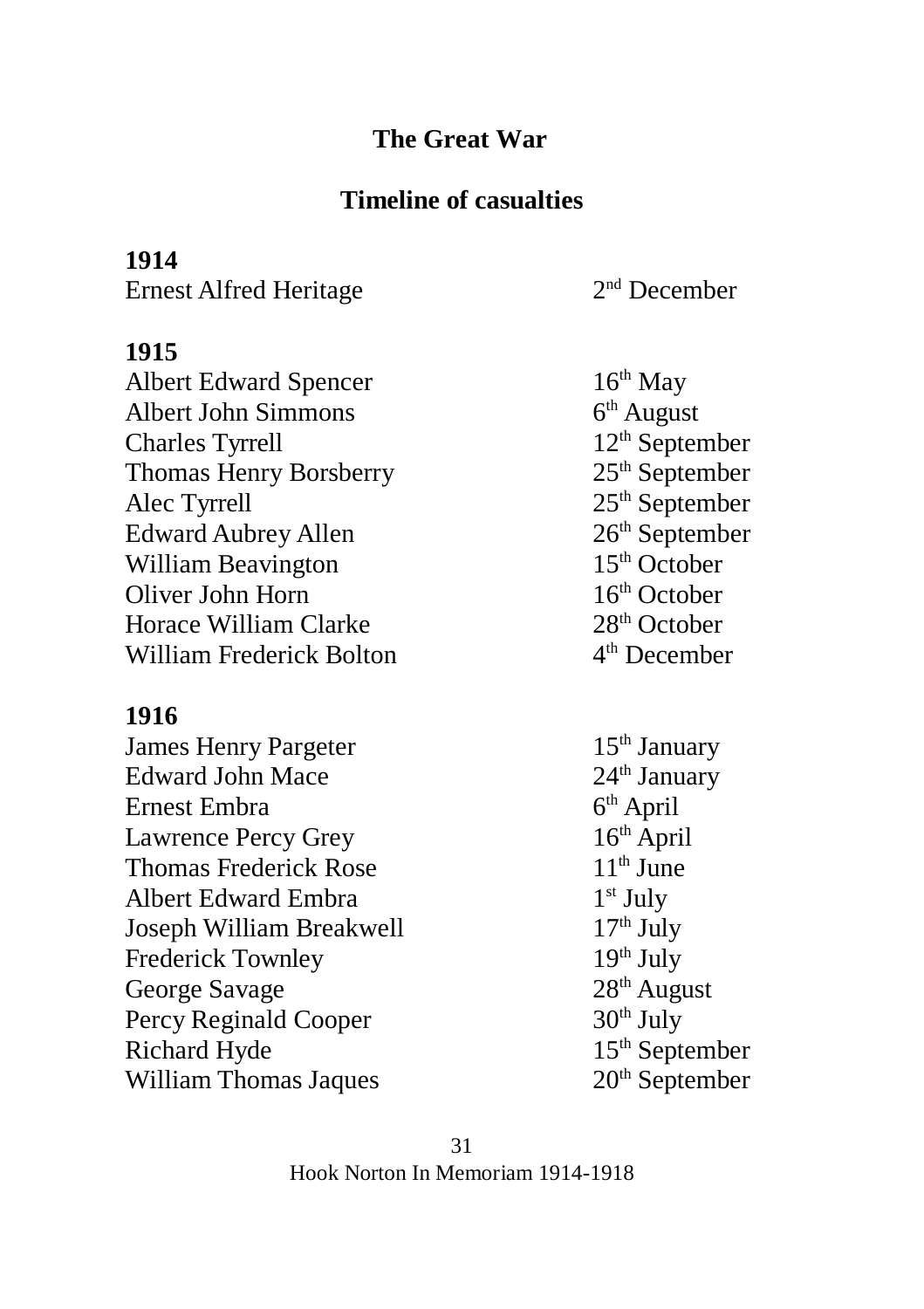William Thomas Bloxham 25<sup>th</sup> September Joseph Edward Pinfold 29<sup>th</sup> September John Edward Robins 20<sup>th</sup> December

#### **1917**

Thomas Ernest Hone 16<sup>th</sup> March George Painting  $21^{st}$  March Alfred George Coleman 28<sup>th</sup> April Donald John Hall George John Robinson 22<sup>nd</sup> September Stanley Claude Allen George Beavington

#### **1918**

Albert Thomas Grant 21<sup>st</sup> March Thomas William D'Oyly 22<sup>nd</sup> March Fred Busby 31<sup>st</sup> March Walter Stowe Sydney John King 9 George Bodfish 12<sup>th</sup> April John Benfield 17<sup>th</sup> April<br>Arthur Taylor 22<sup>nd</sup> June Arthur Taylor Ernest Frederick Robins 25<sup>th</sup> August Arthur Grant 28<sup>th</sup> August Frederick William Nash 10<sup>th</sup> September Maurice Frederick Busby 20<sup>th</sup> October<br>Alfred Jabez Gibbs 25<sup>th</sup> October Alfred Jabez Gibbs Walter Busby 10<sup>th</sup> November

 $7<sup>th</sup>$  June  $2<sup>nd</sup>$  October <sup>9th</sup> October

8<sup>th</sup> April  $9<sup>th</sup>$  April

# **1919**

Thomas Hiatt  $26<sup>th</sup>$  February

32 Hook Norton In Memoriam 1914-1918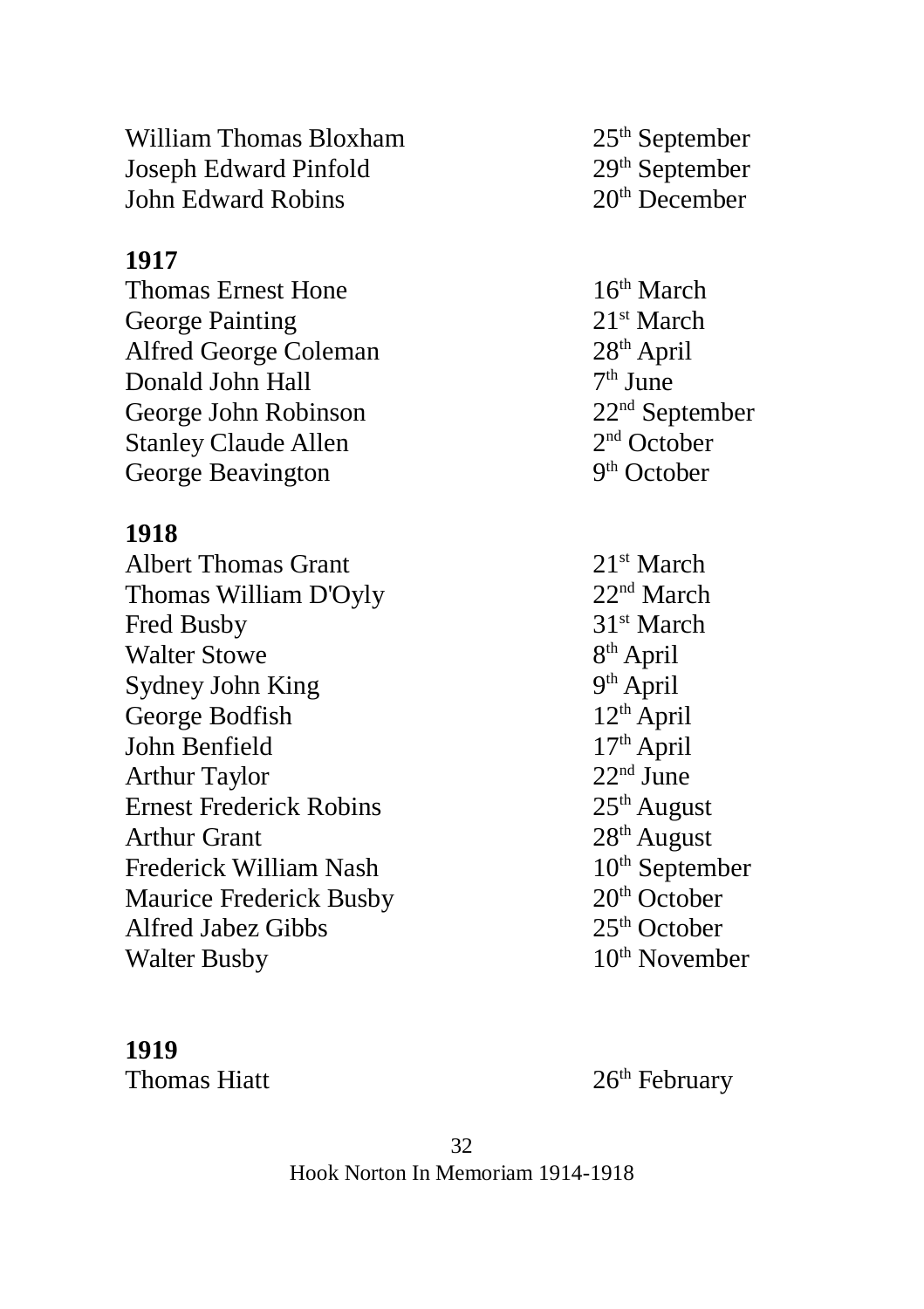# **Appendix**

The following who were killed during World War Two are also remembered on the memorial in St Peter's Church.

| <b>Ronald Geoffrey Cassell</b> | <b>Arthur Sylvester Grimmett</b> |
|--------------------------------|----------------------------------|
| Walter John Harris             | Ronald Albert Simmonds           |
| <b>Reginald Henry Stanley</b>  | Horace Joseph Taylor             |

In addition Walter Ronald Wardell who died in 1941 is also buried in Hook Norton Cemetery.

## **The fallen from the Second World War**

# **Ronald Geoffrey Cassell**

Leading Aircraftman, RAFVR. Service No. 1231874 Died 28<sup>th</sup> October 1943, aged 22. Buried in Alexandria (Hadra) War Memorial Cemetery, Grave 5 G.13. Son of Walter George and Mabel Eleanor Cassell of Hook Norton, Oxfordshire.

# **Arthur Sylvester Grimmett**

Sapper, 1048 Port Operating Company, Royal Engineers. Army No. 14317775

Died following an ammunition explosion 3rd August 1944, aged 20.

Remembered on Panel 12, Column 1 of the Bayeux Memorial, France.

Son of Bob and Minnie Sarah Grimmett of Hook Norton.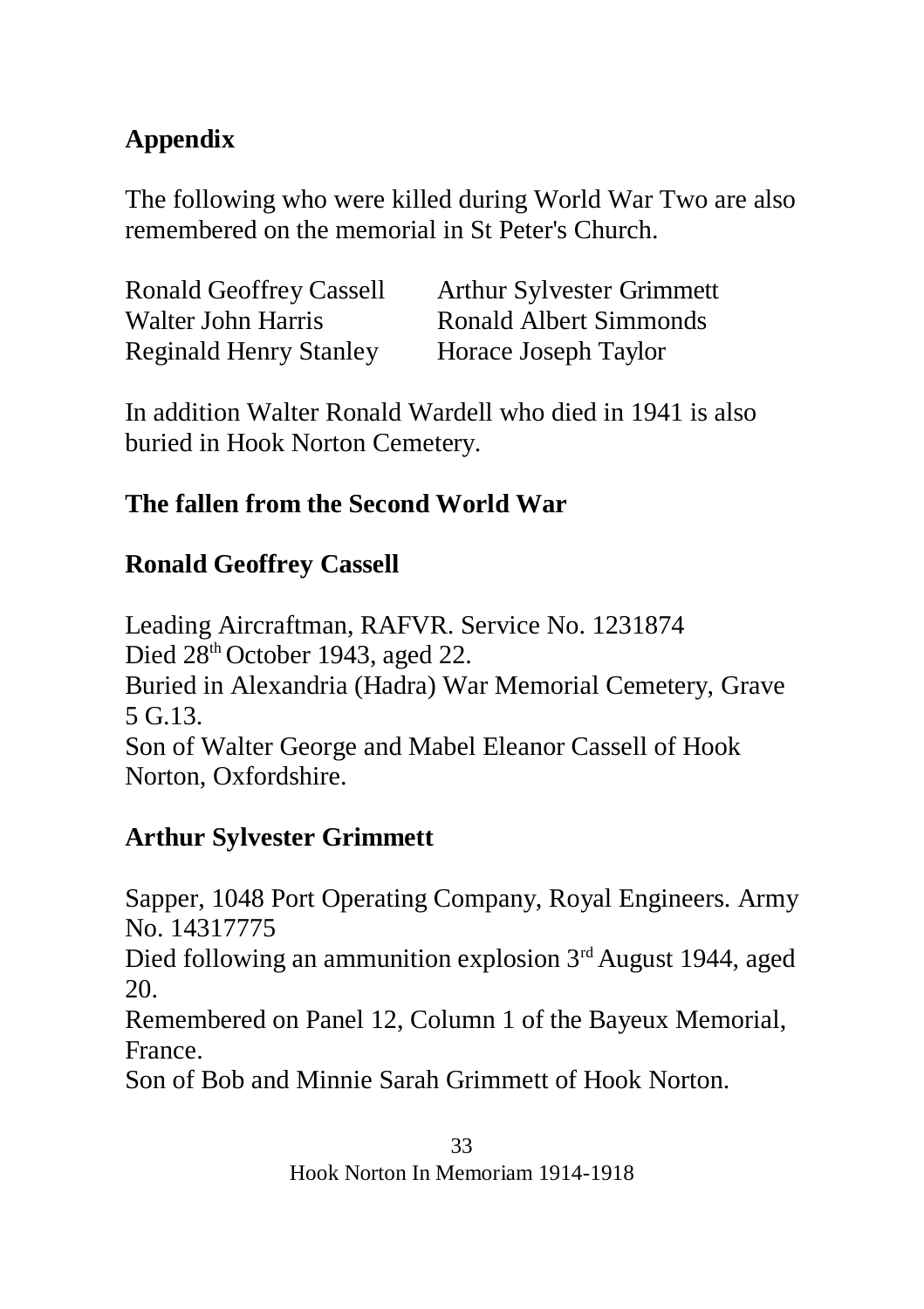He worked in the Co-operative shop in Hook Norton. In addition to being remembered on the Bayeux Memorial he is also remembered on his parents' gravestone in Hook Norton Cemetery.

## **Walter John Harris**

Sergeant (Air Gunner), 207 Squadron, RAF. Service No. 136851 Killed when his aircraft, an Avro Lancaster serial W4134, was shot down over Holland on return from a bombing raid on Essen. Originally buried at Venlo but reinterred in Jonkerbos War Cemetry, Holland, Grave 16.D.3. Son of George William and Emma Harris of Hook Norton,

Oxfordshire.

#### **Ronald Albert Simmonds**

Gunner, Royal Artillery. Army No. 14254074 Died 3rd April 1945, aged 22 Buried in Hook Norton Cemetery, Section 13 Grave 190 Son of William James Simmonds and Minnie Simmonds of Hook Norton

#### **Reginald Henry Stanley**

Rifleman, 1st (Airborne) Battalion, Royal Ulster Rifles. Army No. 11052761 Killed in action  $24<sup>th</sup>$  March 1945, aged 23. Buried in Reichswald Forest War Cemetery, Germany, Grave 40.F.2. Son of Vincent R Stanley and Violet M Stanley (nee Gardner).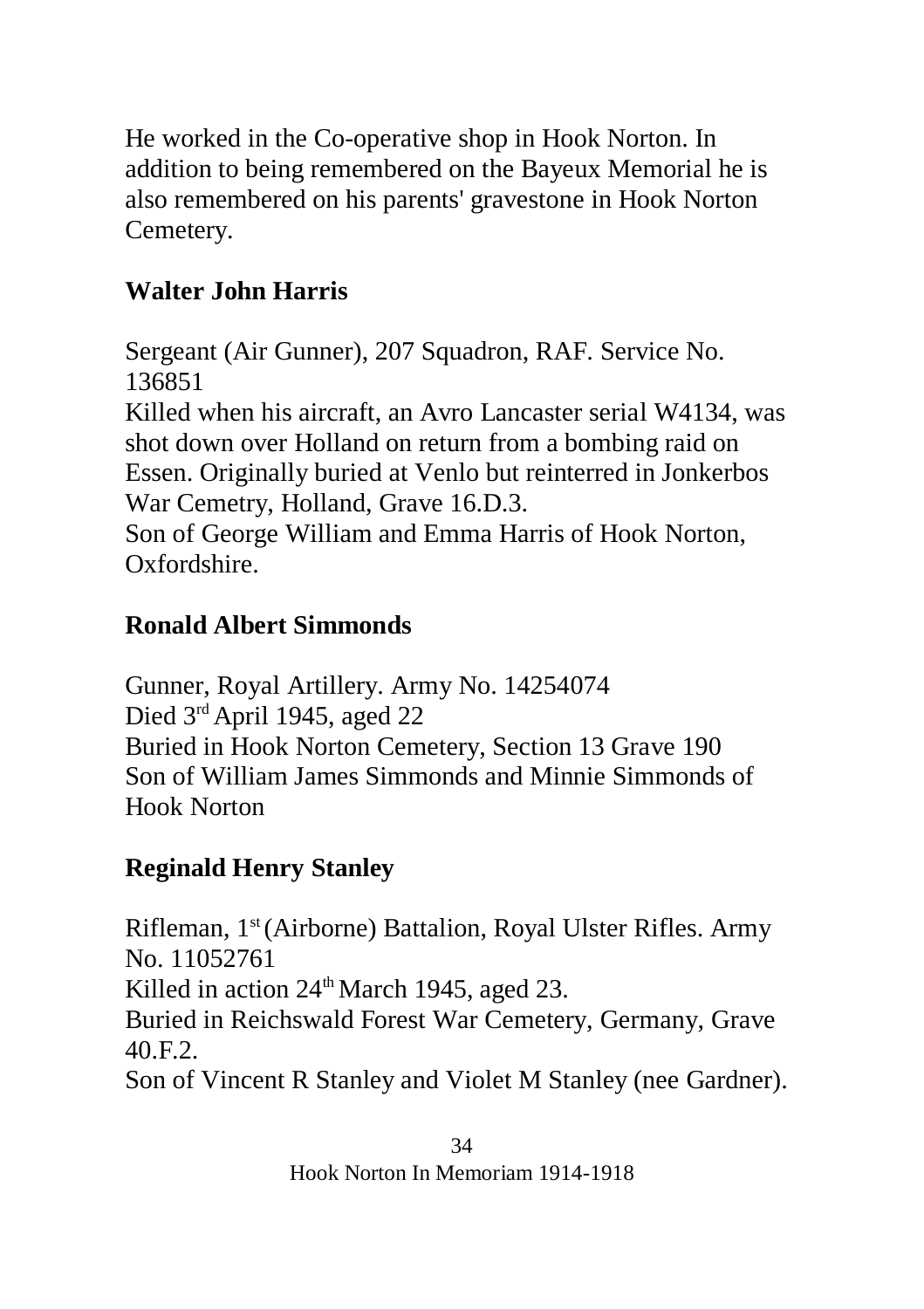# **Horace Joseph Taylor MM**

Private 7<sup>th</sup> Battalion, Oxfordshire and Buckinghamshire Light Infantry. Army No. 5388265 Died from wounds  $20<sup>th</sup>$  September 1944, aged 26. Buried in Coriano Ridge War Cemetery, Italy, Grave XVII.G.8. Son of Richard J Taylor and of Alice Ann Taylor of Hook Norton, Oxfordshire. The Military Medal was awarded after an engagement against

the enemy west of Salerno on  $16<sup>th</sup>$  September 1943.

# **Robert Frank Tidmarsh**

Sergeant, 103 Squadron, RAF. Service No. 642450 Killed when his aircraft, a Handley Page Halifax, crashed into the River Humber following a raid on Duisburg. The squadron was based at RAF Elsham Wolds. Remembered on Panel 95, Runnymede Memorial. He is also

remembered on his grandparents Robert and Elizabeth Gardner's headstone in Hook Norton Cemetery.

# **Walter Ronald Wardell**

Aircraftman 1st Class, RAFVR. Service No. 1300932 Died 17<sup>th</sup> March 1941, aged 42.

Buried in Hook Norton Cemetery, Section 11, Grave 126. No obvious connection to Hook Norton, however, he drowned in the canal in Banbury. A contemporary newspaper report stated that his wife had visited him in Hook Norton the day before. The family would appear to have been from Yorkshire and he had been based in this area during the war.